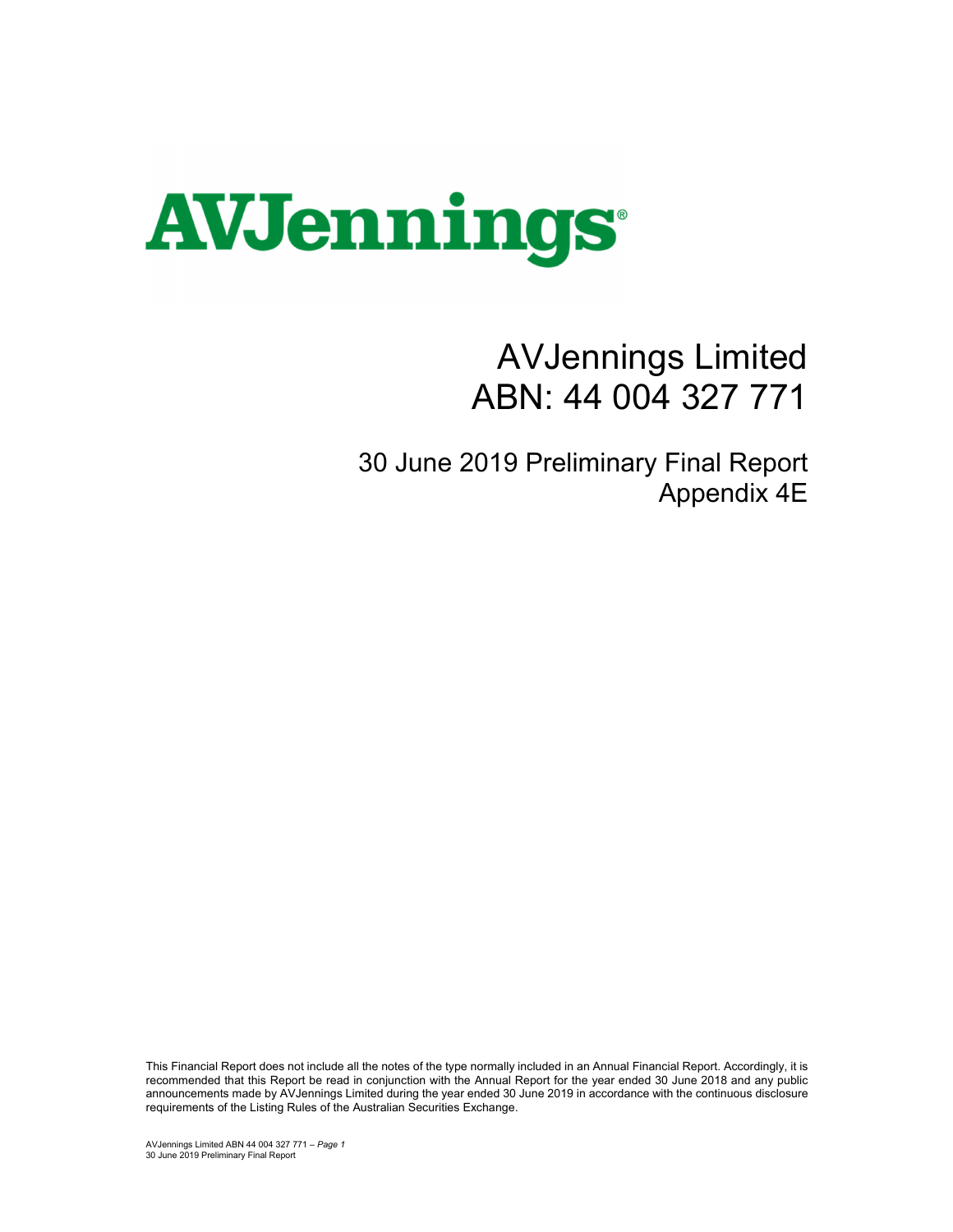# AVJennings

## **Contents**

|    | Page           |
|----|----------------|
|    | 3              |
|    | $\overline{4}$ |
|    | 8              |
|    | 9              |
|    | 10             |
|    | 11             |
|    | 12             |
|    | 12             |
| 2  | 12             |
| 3  | 19             |
| 4  | 20             |
| 5  | 21             |
| 6  | 22             |
| 7  | 23             |
| 8  | 24             |
| 9  | 27             |
| 10 | 27             |
| 11 | 28             |
| 12 | 28             |
| 13 | 29             |
| 14 | 29             |
| 15 | 29             |
| 16 | 29             |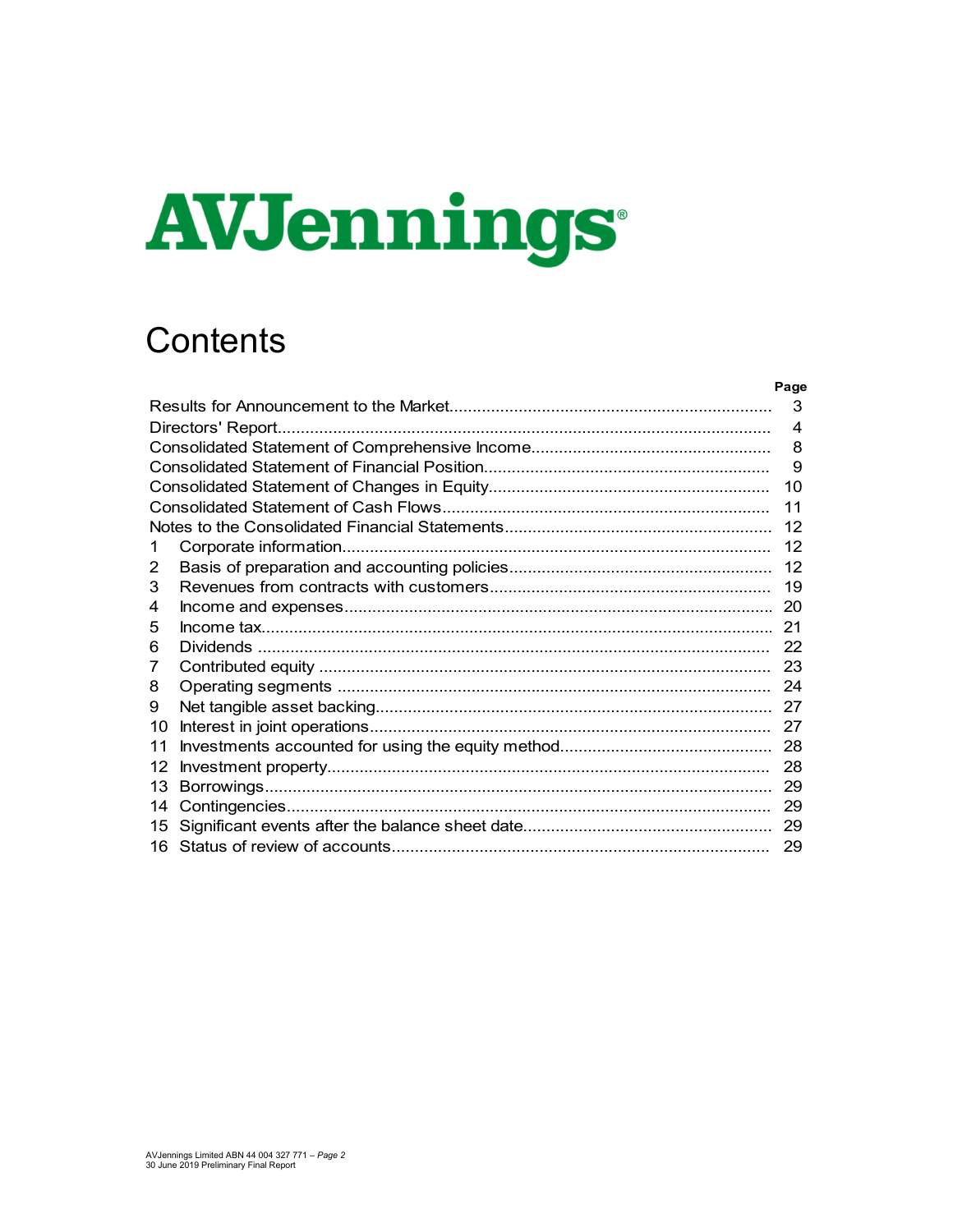# **AVJennings®**

### **Results for Announcement to the Market**

**Appendix 4E for the year ended 30 June 2019**

|                                                                                               | 2019<br>\$'000     | 2018<br>\$'000 | <b>Decrease</b><br>\$'000              | $\frac{0}{0}$ |  |
|-----------------------------------------------------------------------------------------------|--------------------|----------------|----------------------------------------|---------------|--|
|                                                                                               |                    |                |                                        |               |  |
| Revenues                                                                                      | 296,467            | 372,167        | (75, 700)                              | $(20.3)\%$    |  |
| Profit after tax                                                                              | 16,439             | 31,347         | (14,908)                               | (47.6)%       |  |
| Net profit attributable to<br>owners of the Company                                           | 16,439             | 31,347         | (14,908)                               | $(47.6)\%$    |  |
| <b>Dividends</b>                                                                              | Cents per<br>share |                | Franked amount per<br>share at 30% tax |               |  |
| <b>Current period</b><br>Interim dividend<br>Final dividend                                   | 1.0<br>1.5         |                | 1.0<br>1.5                             |               |  |
| <b>Total dividend</b>                                                                         | 2.5                |                | 2.5                                    |               |  |
| Previous period<br>Interim dividend<br>Final dividend                                         | 2.0<br>3.0         |                | 2.0<br>3.0                             |               |  |
| <b>Total dividend</b>                                                                         | 5.0                |                | 5.0                                    |               |  |
| Record date for determining entitlements to dividend:                                         |                    |                | 6 September 2019                       |               |  |
| Payment date:                                                                                 |                    |                | 20 September 2019                      |               |  |
| The Company's Dividend Re-Investment Plan remains suspended.<br><b>Explanation of results</b> |                    |                |                                        |               |  |

The Operating and Financial Review in the Directors' Report provides an explanation of the results.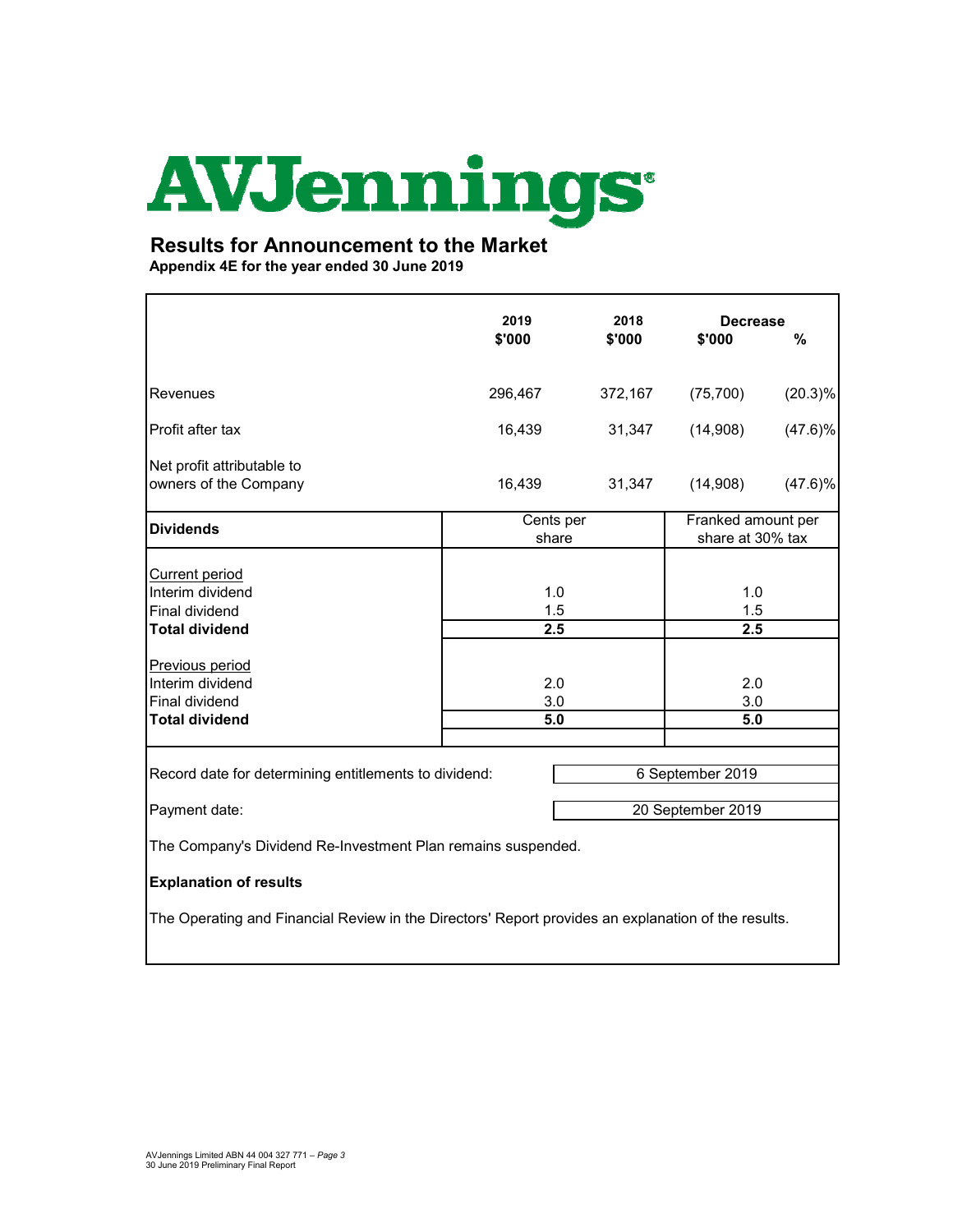For the year ended 30 June 2019

The Directors present their Report on the Company and its controlled entities for the year ended 30 June 2019.

#### **DIRECTORS**

The names of the Company's Directors in office during the year and until the date of this Report are as below. Directors were in office for the entire period unless otherwise stated.

| S Cheong          | Non-Executive Chairman                           |
|-------------------|--------------------------------------------------|
| <b>RJ Rowley</b>  | Non-Executive Deputy Chairman                    |
| <b>PK Summers</b> | Managing Director and Chief Executive Officer    |
| E Sam             | Non-Executive Director                           |
| <b>B</b> Chin     | Non-Executive Director                           |
| <b>BG Hayman</b>  | Non-Executive Director                           |
| TP Lai            | Non-Executive Director                           |
| <b>BL</b> Tan     | Non-Executive Director                           |
| P Kearns          | Non-Executive Director (appointed 21 March 2019) |

#### **OPERATING AND FINANCIAL REVIEW**

#### Financial Results

The Company recorded a Net Profit Before Tax of \$23.8 million for the year ended 30 June 2019, down 47% on the previous year (30 June 2018: \$45.1 million) and Net Profit After Tax of \$16.4 million (30 June 2018: \$31.3 million).

On 2 August 2019 the Company provided a market update indicating that its NPBT for FY19 would be approximately \$23 million, and the result is in line with this guidance.

Profit for the year was adversely affected by a deterioration in consumer confidence in the residential property market, particularly in the large Melbourne and Sydney markets. This lack of confidence was despite continuing strong industry fundamentals and did not begin to abate until late in FY19 following the Federal election in May 2019, lowering of interest rates and the prospect of improved availability of mortgage finance for customers.

#### Dividends

Directors declared that a fully franked final dividend of 1.5 cents per share be paid in September 2019, taking total dividends declared for FY19 to 2.5 cents per share, fully franked.

#### Business Overview

For reasons above, FY19 proved to be a very challenging year. There were fewer contracts signed than in the preceding financial year, with the result that the Company's performance was underwritten to a greater degree by the settlement of contracts signed in prior periods. This included settlements with good margins at Lyndarum North and 'Waterline Place' (GEM Apartments) in Victoria, together with settlements at 'Arcadian Hills' Cobbitty, 'Argyle' Elderslie, "Evergreen" Spring Farm and 'Magnolia' Hamlyn Terrace in NSW. Pleasingly, the rate of settlement failure experienced by the Company was negligible, although a higher number of customers did require a short extension to their contracted settlement period to obtain mortgage finance.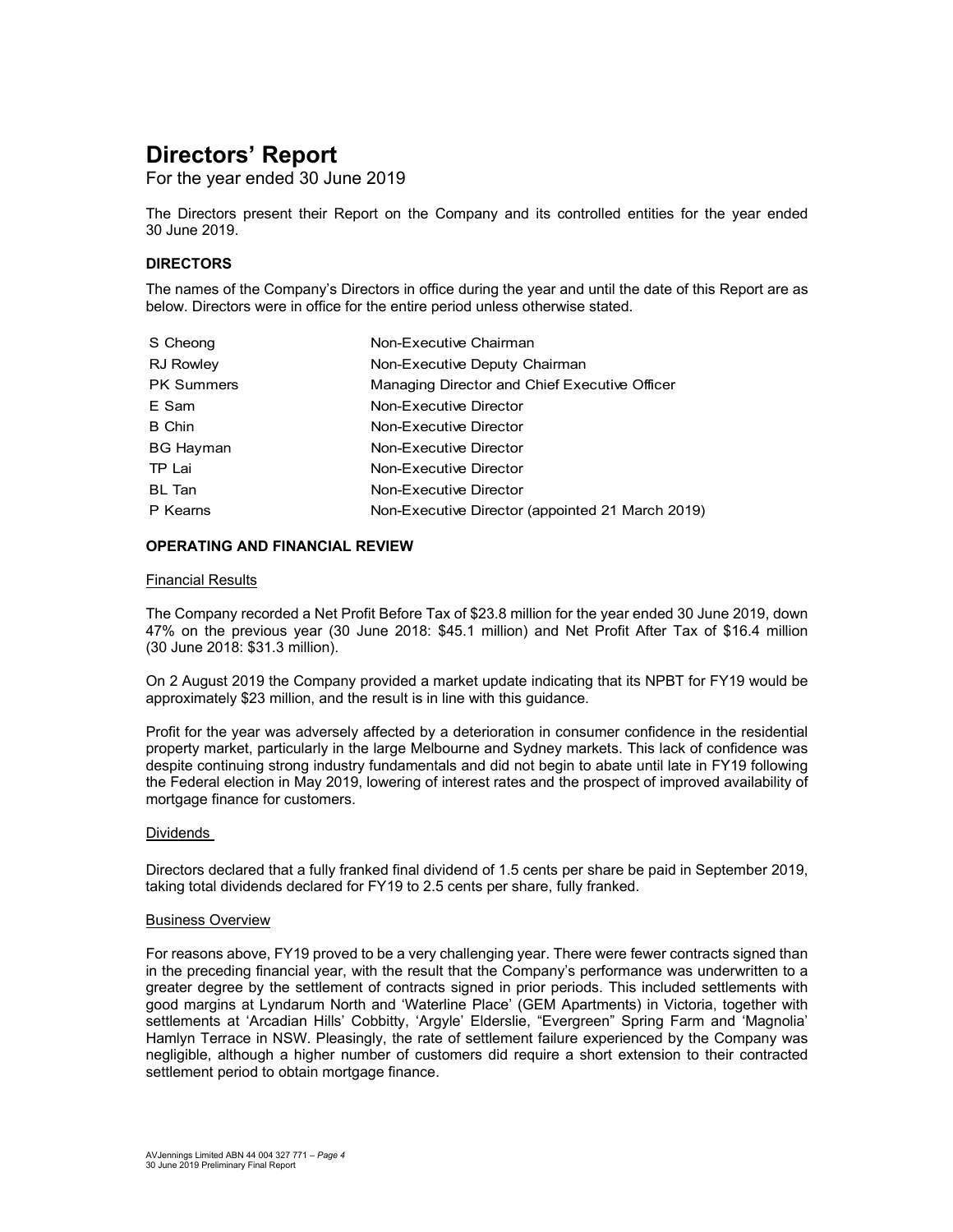For the year ended 30 June 2019

#### **OPERATING AND FINANCIAL REVIEW (continued)**

FY19 also saw other initiatives and outcomes which, although not materially impacting on results in that year, will be important factors in coming years.

In Queensland we were able to advance a number of projects which will see more stages from more projects move into profit recognition in FY20. One of those projects is our significant 'Riverton' project in Jimboomba, the remaining 50% of which was acquired from the former joint venture partner during the year.

We also substantially advanced development work for the Buckley B stage at Hobsonville Point. Auckland, for which some \$26.9 million of pre-sales are on hand. The wholesale nature of our current New Zealand operations means that its results have traditionally been lumpy and, while it traded profitably in FY19, it will make a much larger contribution next financial year as a result of completing those pre-sales.

Although the South Australian business continued to trade at a loss, we have continued to operate against plans for improved performance. Revision to cost structures, operational methods and product will improve both sales and efficiency. Alongside these changes we have continued to rationalise the level of funds invested in the South Australian business.

Benefits will continue to flow from the reorganisation of the Company's management and project control structure undertaken during the year, which were implemented right across the business. These changes included the appointment of a Chief Operating Officer in September 2018.

#### Balance Sheet and Land Holdings

Controlled land inventory rose nominally to 9,531 lots (30 June 2018: 9,373 lots).

Reflecting slower market conditions, at 30 June 2019 1,600 lots were under development, 18% below the FY18 number. The gearing ratio (net debt/total assets) at 26.6% was higher than 20.4% in FY18 but remains comfortably within the Company's target range of 15-35%. The Company extended the term of its main banking facility by a further 12 months to 30 September 2021 on substantially the same terms.

While net cash used in operating activities was \$45.8 million (30 June 2018: net cash from operating activities \$47.6 million) it is important to bear in mind that approximately \$62.8 million was invested in the acquisition and first stage of development of Ara Hills. This will be the Company's new flagship project in Auckland that is expected to start contributing to earnings in 2022. Cash generation from the balance of operations was therefore positive at approximately \$17 million, notwithstanding the softer market conditions experienced during the year.

#### Subsequent Events

On 2 August 2019 the Company announced it had entered into binding Heads of Agreement documentation with the landowner, to develop a large greenfield site located in Caboolture West, Brisbane. Whilst the total project is expected to yield over 8,000 lots, the Heads of Agreement relates to the initial part of the project which will see the delivery of approximately 3,500 lots into this fast-growing south-east Queensland corridor. This has been secured on a low capital intensive basis.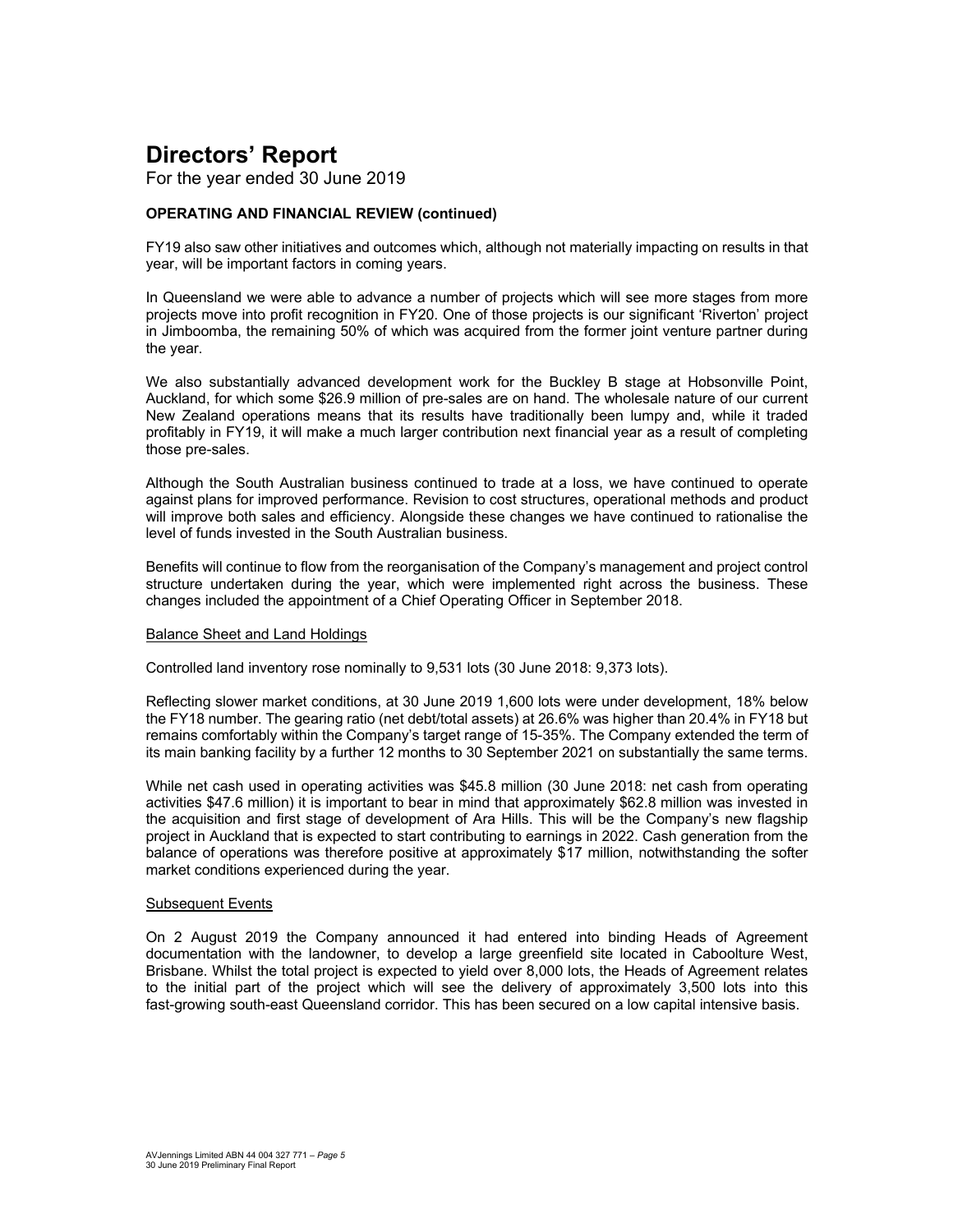For the year ended 30 June 2019

#### **OPERATING AND FINANCIAL REVIEW (continued)**

#### **Outlook**

In its FY18 results announcement, as well as at the 2018 Annual General Meeting, the Company informed shareholders of its belief that market conditions would soften in FY19. Although fundamentals for residential property remained sound, a combination of low consumer confidence and difficult mortgage financing conditions for our customers led to this belief.

For the reasons stated earlier, the Board and management of AVJennings believe that the bottom of the current property cycle has been reached. A combination of the expected improving market conditions, together with Company specific matters also referred to above, now lead to an expectation the Company will deliver a stronger result in FY20.

General market sentiment is clearly beginning to improve, driven in part by continuing supportive market fundamentals, conclusion of the Federal election, relaxation of the minimum mandatory servicing requirement prescribed by APRA for retail banks when they assess home loan applications, and more positive press commentary about residential property markets generally. A modest uptick in visitor numbers to sales offices and on-line has been seen in recent months, and it is reasonably expected that trend will be sustained during FY20.

The Company will also have more projects actively selling in more diverse locations during the current year. Significant contribution is also expected to be earned in the first half of FY20 from the recognition of pre-sold land, together with 15 townhouses, within the Buckley B Precinct of the Hobsonville Point project in Auckland NZ.

Finally, important demand drivers remain supportive, including continuing positive net migration into major capital cities; ongoing under-building of affordable, detached and low-rise dwellings sufficient to meet the demand; stable employment; low interest rates, and a nascent but perceptible increase in retail bank mortgage lending appetite.

#### **DIVIDENDS**

A fully franked final dividend of 3.0 cents per share for the year ended 30 June 2018 was paid on 11 October 2018, and a fully franked interim dividend of 1.0 cent per share paid on 22 March 2019 (30 June 2018 interim dividend: 2.0 cents). Subsequent to the end of the financial year, the Directors have recommended a fully franked dividend of 1.5 cents per share to be paid on 20 September 2019. The Dividend Reinvestment Plan is suspended.

#### **COMPARATIVE FIGURES**

To enable meaningful comparison, some comparatives have been reclassified to conform with the current year's presentation.

#### **SIGNIFICANT EVENTS AFTER THE BALANCE SHEET DATE**

No matter or circumstance has arisen since 30 June 2019 that has significantly affected, or may significantly affect:

- a) the Group's operations in future financial years; or
- b) the results of those operations in future financial years; or
- c) the Group's state of affairs in future financial years.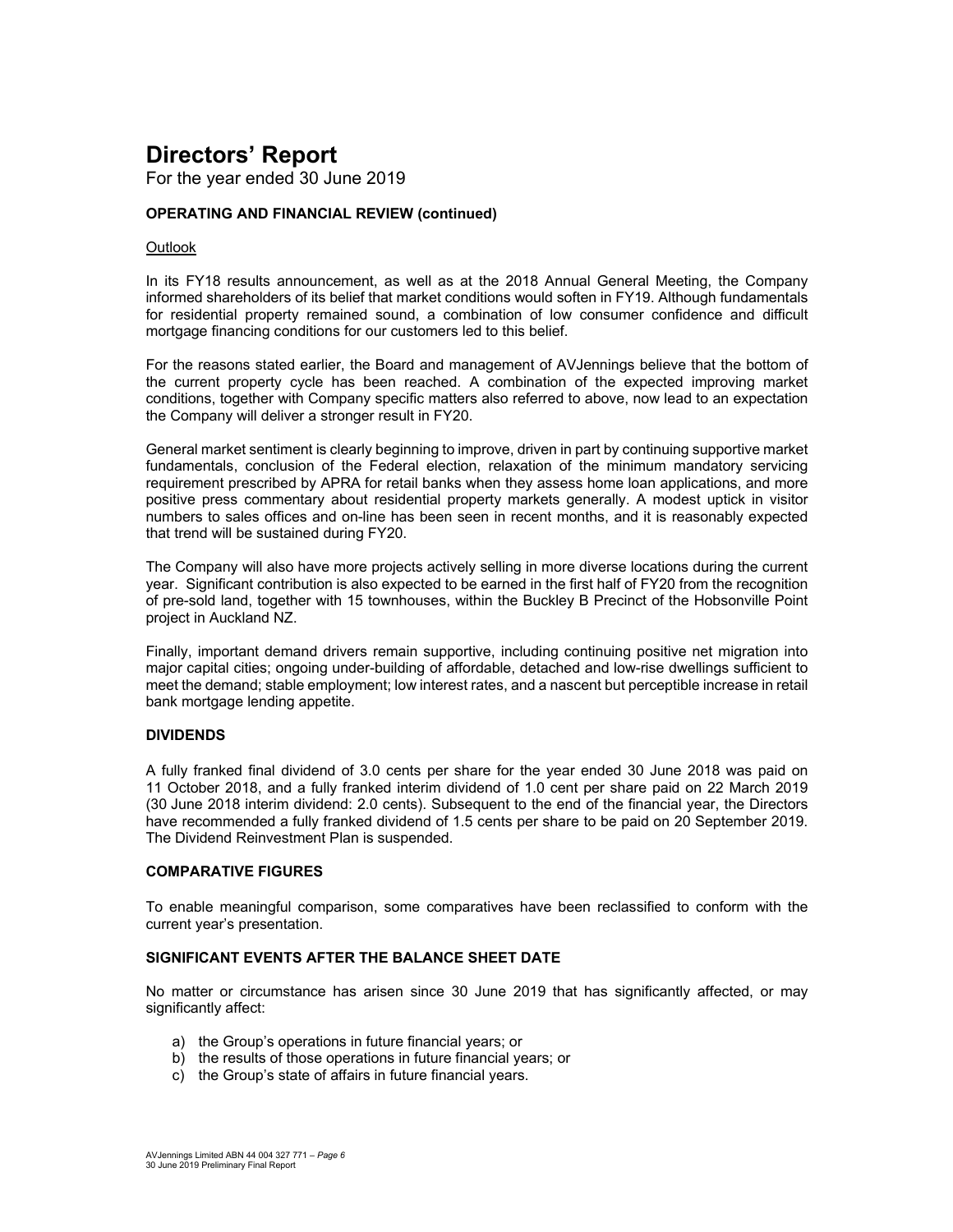For the year ended 30 June 2019

#### **OPERATING AND FINANCIAL REVIEW (continued)**

#### **ROUNDING**

ASIC Corporations (Rounding in Financial/Directors' Reports) Instrument 2016/191 is applicable to the Group and in accordance with that Instrument, amounts in the Financial Report and the Directors' Report are rounded to the nearest thousand dollars, unless otherwise stated.

The Report is made in accordance with a resolution of the Directors.

Peter Summers *Director*  20 August 2019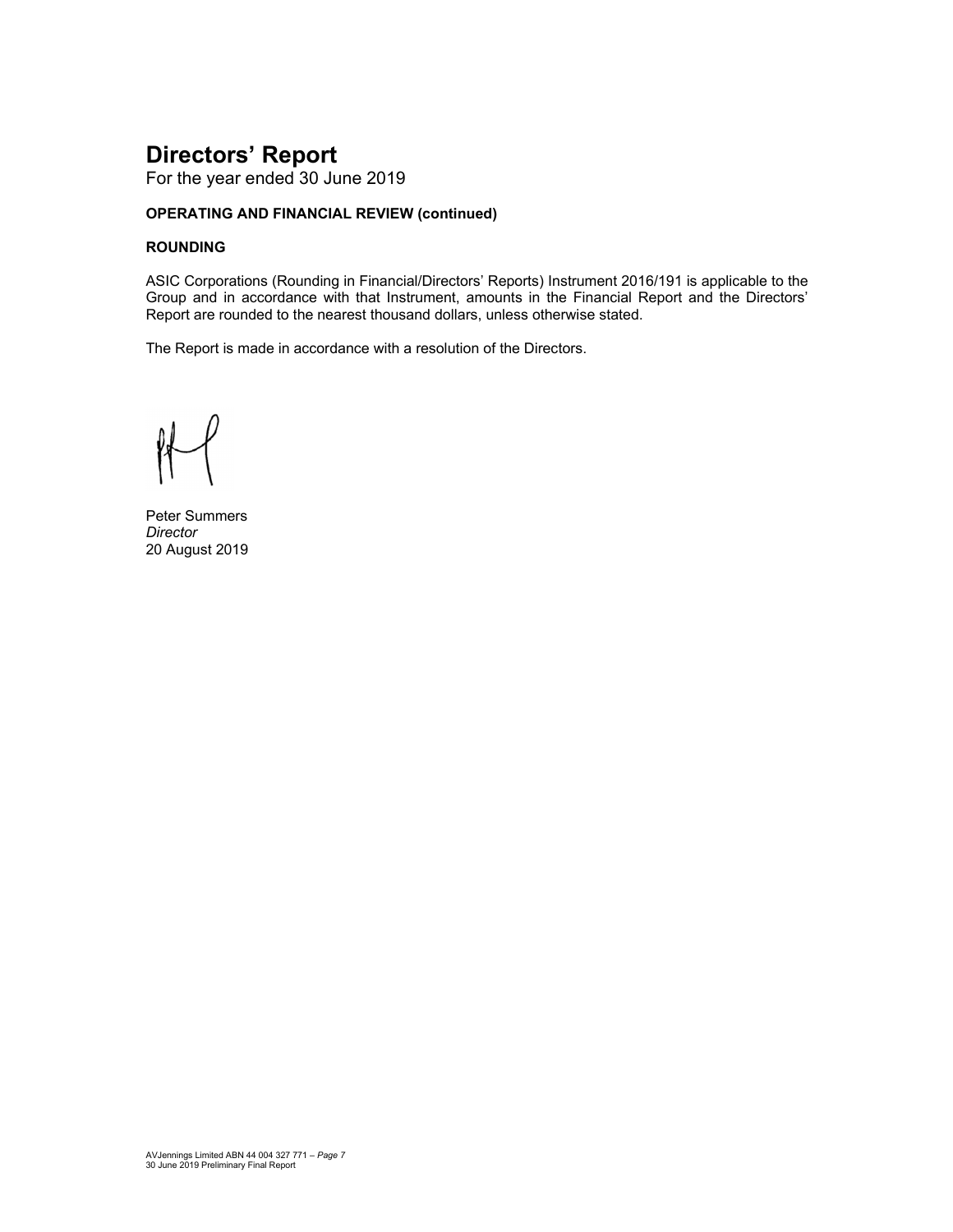## **Consolidated Statement of Comprehensive Income**

|                                                    |             | 2019      | 2018      |
|----------------------------------------------------|-------------|-----------|-----------|
|                                                    | <b>Note</b> | \$'000    | \$'000    |
| <b>Continuing operations</b>                       |             |           |           |
| Revenue from contracts with customers              | 3           | 296,467   |           |
| Sales of land and built form                       | 4           |           | 371,190   |
| Management fees                                    | 4           |           | 977       |
| <b>Revenue</b>                                     |             | 296,467   | 372,167   |
| Cost of sales                                      | 4           | (223,900) | (282,710) |
| Gross profit                                       |             | 72,567    | 89,457    |
| Share of net (loss)/gain of joint ventures         | 11          | (274)     | 226       |
| Provision for loss on equity accounted investments | 4           | (607)     |           |
| Change in inventory loss provisions                | 4           |           | 1,111     |
| Fair value adjustment to financial assets          |             | (669)     |           |
| Fair value adjustment to investment property       | 12          | 800       |           |
| Selling and marketing expenses                     |             | (6,865)   | (7,285)   |
| Employee expenses                                  |             | (25,711)  | (24, 392) |
| Other operational expenses                         |             | (8,591)   | (7,534)   |
| Management and administration expenses             |             | (8,071)   | (8, 192)  |
| Depreciation expense                               |             | (252)     | (269)     |
| Finance income                                     | 4           | 1,315     | 1,410     |
| Finance costs                                      | 4           | (159)     | (190)     |
| Other income                                       | 4           | 356       | 740       |
| Profit before income tax                           |             | 23,839    | 45,082    |
| Income tax                                         | 5           | (7,400)   | (13,735)  |
| Profit after income tax                            |             | 16,439    | 31,347    |
|                                                    |             |           |           |
| Net profit                                         |             | 16,439    | 31,347    |
| Other comprehensive income (OCI)                   |             |           |           |
| Foreign currency translation                       |             | 1,246     | (714)     |
| Other comprehensive income/(loss)                  |             | 1,246     | (714)     |
| <b>Total comprehensive income</b>                  |             | 17,685    | 30,633    |
|                                                    |             |           |           |
| Profit attributable to owners of the Company       |             | 16,439    | 31,347    |
| Total comprehensive income attributable to         |             |           |           |
| owners of the Company                              |             | 17,685    | 30,633    |
| Earnings per share (cents per share):              |             |           |           |
| Basic earnings per share                           |             | 4.09      | 8.13      |
|                                                    |             |           |           |
| Diluted earnings per share                         |             | 4.08      | 8.13      |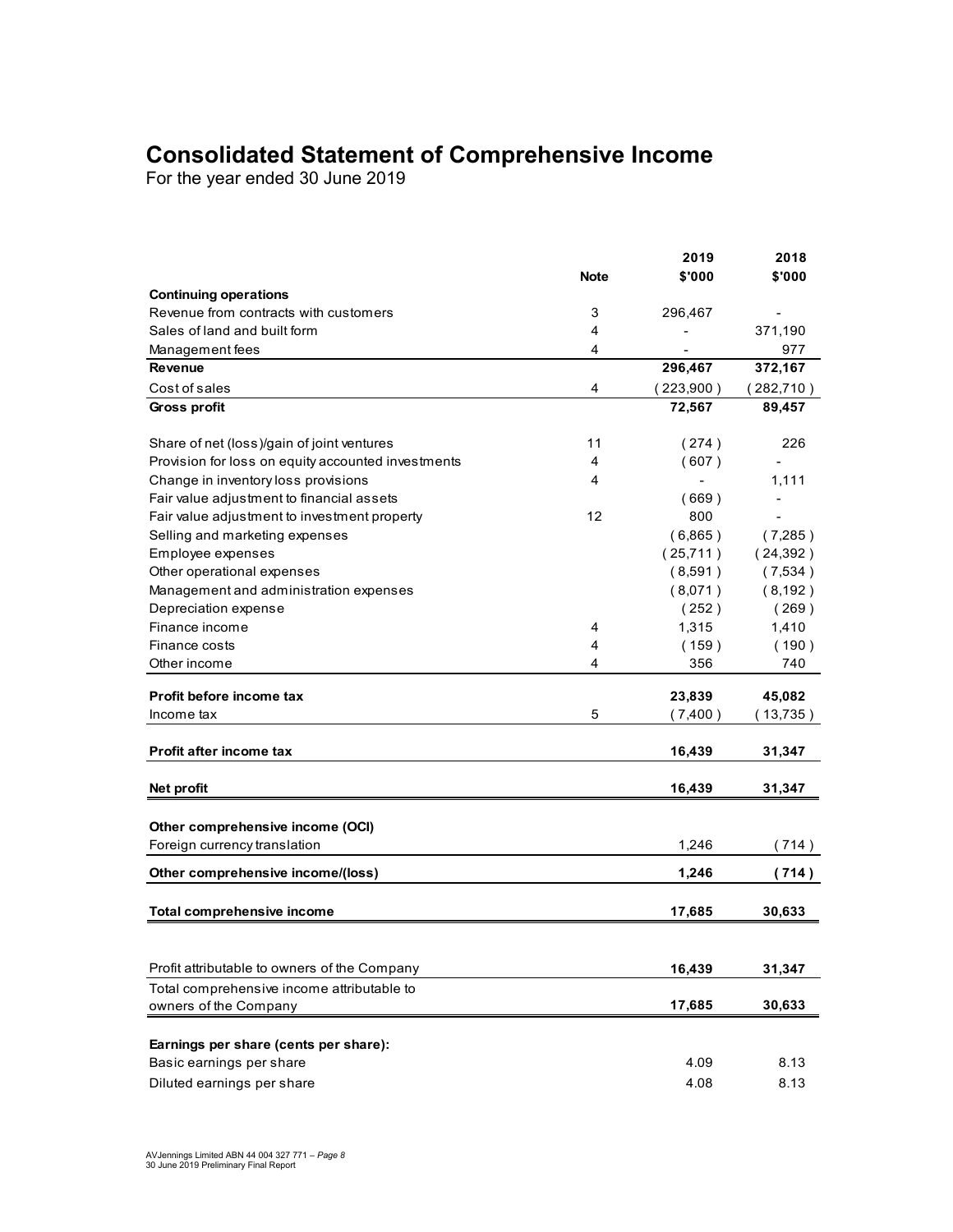## **Consolidated Statement of Financial Position**

| \$'000<br>\$'000<br><b>Note</b><br><b>Current assets</b>       |  |
|----------------------------------------------------------------|--|
|                                                                |  |
|                                                                |  |
| 18,209<br>Cash and cash equivalents<br>8,491                   |  |
| Receivables<br>15,088<br>95,096                                |  |
| Inventories<br>194,748<br>193,340                              |  |
| Other assets<br>2,392<br>7,150                                 |  |
| <b>Total current assets</b><br>230,437<br>304,077              |  |
| <b>Non-current assets</b>                                      |  |
| Receivables<br>10,033<br>24,329                                |  |
| Inventories<br>430,261<br>295,037                              |  |
| 12<br>1,770<br>Investment Property<br>$\overline{\phantom{0}}$ |  |
| 6,649<br>Equity accounted investments<br>10,721                |  |
| 2,211<br><b>Financial assets</b><br>2,880                      |  |
| 1,059<br>536                                                   |  |
| Plant and equipment<br>2,816<br>Intangible assets<br>2,816     |  |
| <b>Total non-current assets</b><br>454,799<br>336,319          |  |
|                                                                |  |
| <b>Total assets</b><br>685,236<br>640,396                      |  |
|                                                                |  |
| <b>Current liabilities</b>                                     |  |
| Payables<br>41,234<br>34,508                                   |  |
| 543<br>Borrowings<br>13,407                                    |  |
| 3,179<br>10,597<br><b>Tax payable</b>                          |  |
| Provisions<br>6,547<br>9,869                                   |  |
| <b>Total current liabilities</b><br>51,503<br>68,381           |  |
| <b>Non-current liabilities</b>                                 |  |
| Payables<br>22,009<br>23,397                                   |  |
| 199,792<br><b>Borrowings</b><br>125,799                        |  |
| Deferred tax liabilities<br>15,173<br>23,079                   |  |
| Provisions<br>482<br>742                                       |  |
| <b>Total non-current liabilities</b><br>237,456<br>173,017     |  |
|                                                                |  |
| <b>Total liabilities</b><br>241,398<br>288,959                 |  |
| 396,277<br>398,998<br>Net assets                               |  |
|                                                                |  |
| <b>Equity</b>                                                  |  |
| Contributed equity<br>$\overline{7}$<br>174,509<br>167,943     |  |
| Reserves<br>8,882<br>6,906                                     |  |
| Retained earnings<br>212,886<br>224,149                        |  |
| <b>Total equity</b><br>396,277<br>398,998                      |  |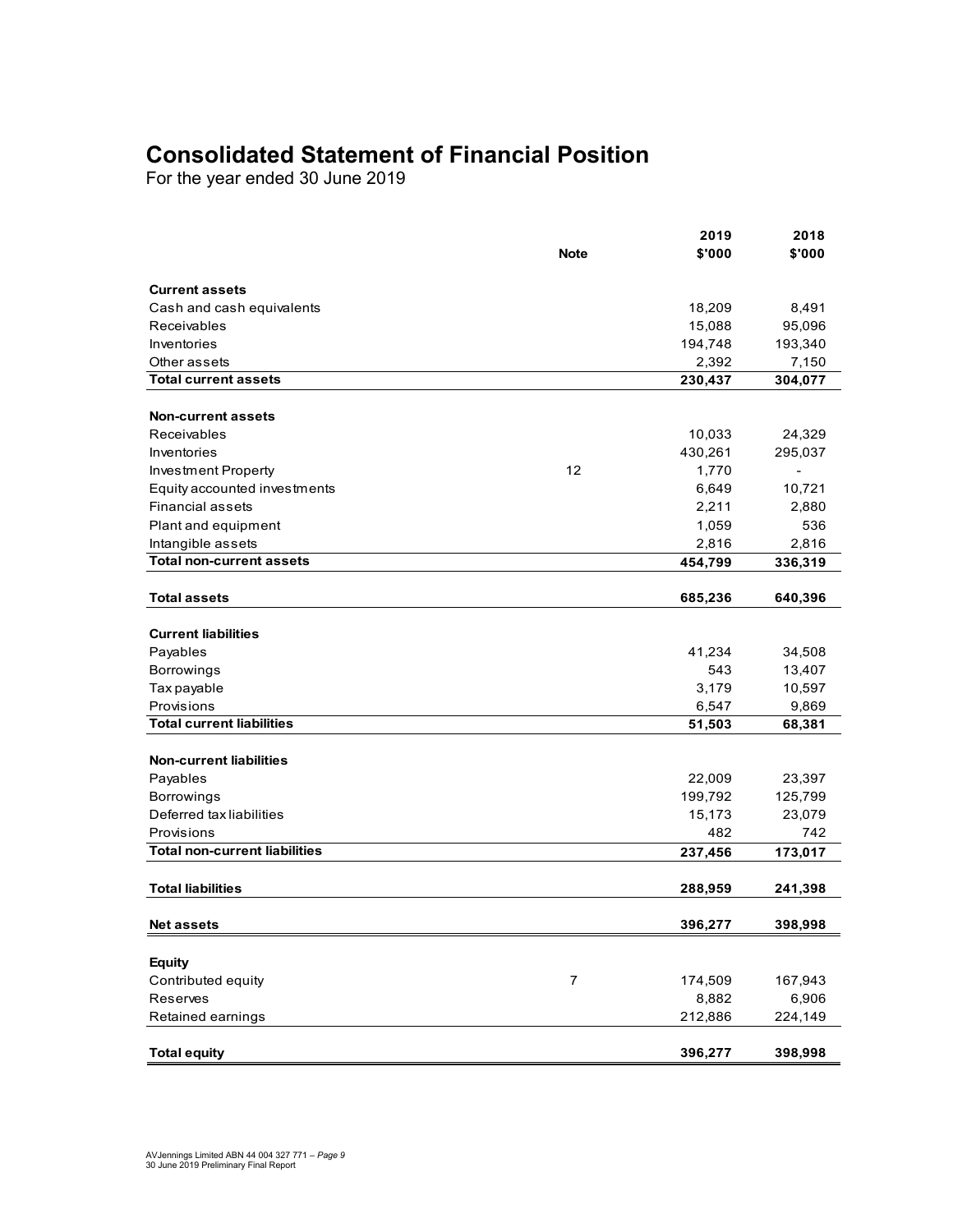## **Consolidated Statement of Changes in Equity**

|                                       |                | <b>Attributable to equity</b> |                     |                          |                 |           |  |
|---------------------------------------|----------------|-------------------------------|---------------------|--------------------------|-----------------|-----------|--|
|                                       |                | holders of AVJennings Limited | <b>Total Equity</b> |                          |                 |           |  |
|                                       |                |                               | Foreign             | Share-                   |                 |           |  |
|                                       |                |                               | <b>Currency</b>     | based                    |                 |           |  |
|                                       |                | <b>Contributed</b>            | <b>Translation</b>  | Payment                  | <b>Retained</b> |           |  |
|                                       |                | <b>Equity</b>                 | <b>Reserve</b>      | <b>Reserve</b>           | Earnings        |           |  |
|                                       | <b>Note</b>    | \$'000                        | \$'000              | \$'000                   | \$'000          | \$'000    |  |
|                                       |                |                               |                     |                          |                 |           |  |
| At 1 July 2017                        |                | 160,436                       | 3,724               | 2,898                    | 213,945         | 381,003   |  |
| Comprehensive income:                 |                |                               |                     |                          |                 |           |  |
| Profit for the year                   |                |                               |                     |                          | 31,347          | 31,347    |  |
| Other comprehensive loss for the      |                |                               |                     |                          |                 |           |  |
| year                                  |                |                               | (714)               |                          |                 | (714)     |  |
| <b>Total comprehensive income</b>     |                |                               |                     |                          |                 |           |  |
| for the year                          |                |                               | (714)               |                          | 31,347          | 30,633    |  |
| Transactions with owners in their     |                |                               |                     |                          |                 |           |  |
| capacity as owners:                   |                |                               |                     |                          |                 |           |  |
| - Ordinary share capital raised       |                | 7,688                         |                     |                          |                 | 7,688     |  |
| - Treasury shares acquired            | 7(b)           | (181)                         |                     |                          |                 | (181)     |  |
| - Share-based payment expense         |                |                               |                     | 998                      |                 | 998       |  |
| - Dividends paid                      | 6              | ۰                             |                     | $\overline{\phantom{a}}$ | (21, 143)       | (21, 143) |  |
| <b>Total transactions with owners</b> |                |                               |                     |                          |                 |           |  |
| in their capacity as owners           |                | 7,507                         |                     | 998                      | (21, 143)       | (12, 638) |  |
|                                       |                |                               |                     |                          |                 |           |  |
| At 30 June 2018                       |                | 167,943                       | 3,010               | 3,896                    | 224,149         | 398,998   |  |
|                                       |                |                               |                     |                          |                 |           |  |
| At 1 July 2018                        |                | 167,943                       | 3,010               | 3,896                    | 224,149         | 398,998   |  |
| Effect of adoption of new             |                |                               |                     |                          |                 |           |  |
| accounting standard                   | $\overline{2}$ |                               |                     |                          | (11, 792)       | (11,792)  |  |
| At 1 July 2018 (restated)             |                | 167,943                       | 3,010               | 3,896                    | 212,357         | 387,206   |  |
| Comprehensive income:                 |                |                               |                     |                          |                 |           |  |
| Profit for the year                   |                |                               |                     |                          | 16,439          | 16,439    |  |
| Other comprehensive income for        |                |                               |                     |                          |                 |           |  |
| the year                              |                |                               | 1,246               |                          |                 | 1,246     |  |
| <b>Total comprehensive income</b>     |                |                               |                     |                          |                 |           |  |
| for the year                          |                |                               | 1,246               |                          | 16,439          | 17,685    |  |
| Transactions with owners in their     |                |                               |                     |                          |                 |           |  |
| capacity as owners:                   |                |                               |                     |                          |                 |           |  |
| - Ordinary share capital raised       | 7(a)           | 7,480                         |                     |                          |                 | 7,480     |  |
| - Treasury shares acquired            | 7(b)           | (914)                         |                     |                          |                 | (914)     |  |
| - Share-based payment expense         |                |                               |                     |                          |                 |           |  |
| reversed (lapsed rights)              |                |                               |                     | (402)                    |                 | (402)     |  |
| - Share-based payment expense         |                |                               |                     | 1,132                    |                 | 1,132     |  |
| - Dividends paid                      | 6              |                               |                     |                          | (15,910)        | (15,910)  |  |
| <b>Total transactions with owners</b> |                |                               |                     |                          |                 |           |  |
| in their capacity as owners           |                | 6,566                         |                     | 730                      | (15,910)        | (8,614)   |  |
| At 30 June 2019                       |                | 174,509                       | 4,256               | 4,626                    | 212,886         | 396,277   |  |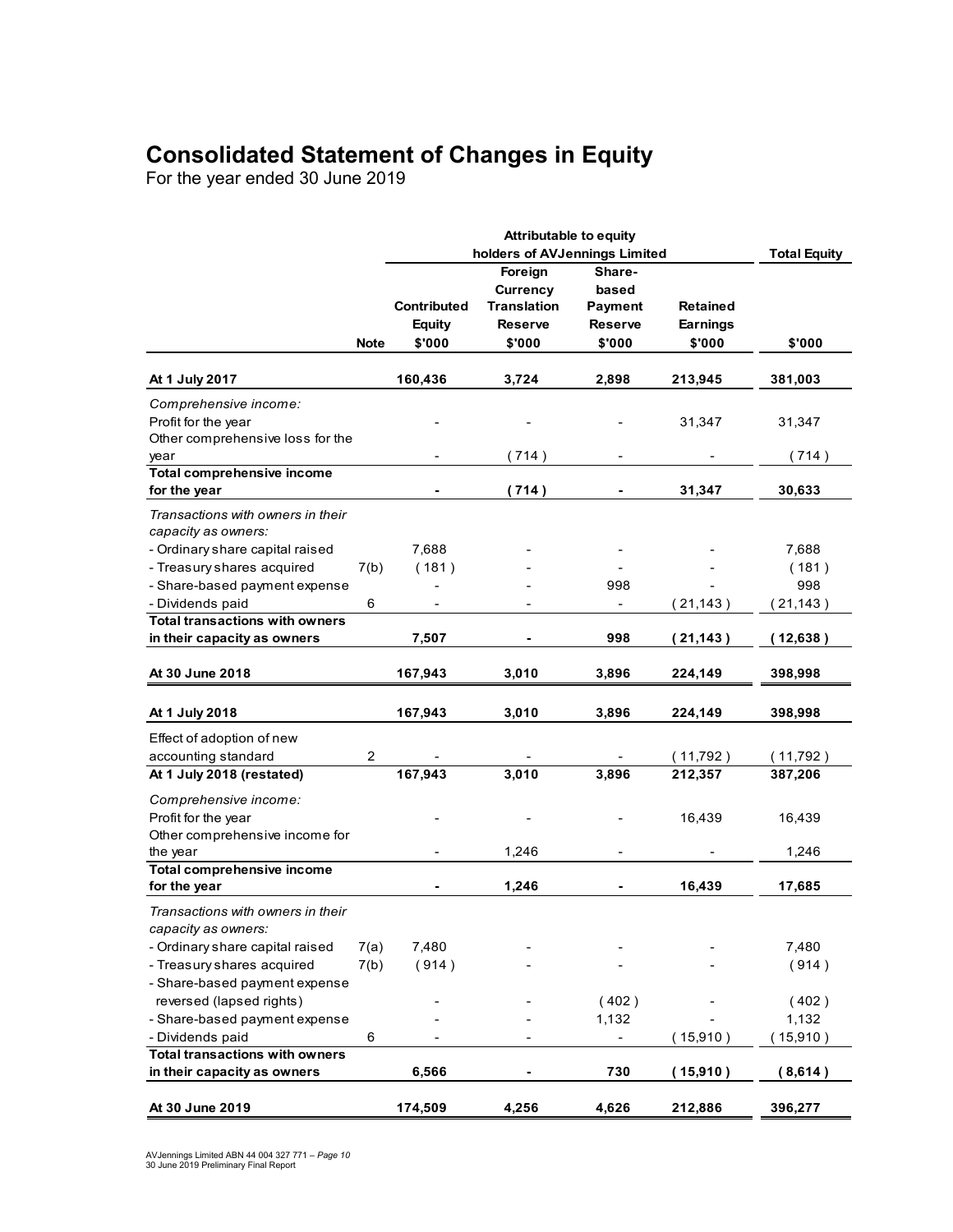## **Consolidated Statement of Cash Flows**

|                                                               |             | 2019       | 2018       |
|---------------------------------------------------------------|-------------|------------|------------|
|                                                               | <b>Note</b> | \$'000     | \$'000     |
| Cash flows from operating activities                          |             |            |            |
| Receipts from customers (inclusive of GST)                    |             | 355,943    | 450,776    |
| Payments to other suppliers and employees (inclusive of GST)  |             | (371, 307) | (378, 354) |
| Interest paid                                                 |             | (12,663)   | (12,212)   |
| Income tax paid                                               |             | (17, 757)  | (12, 575)  |
| Net cash (used in)/from operating activities                  |             | (45, 784)  | 47,635     |
|                                                               |             |            |            |
| Cash flows from investing activities                          |             |            |            |
| Payments for plant and equipment                              |             | (790)      | (15)       |
| Interest received                                             |             | 1,315      | 1,410      |
| Amounts received from joint venture entities                  |             | 1,536      |            |
| Dividends received from joint venture entity                  |             | 1,655      |            |
| Investments in joint venture entities                         |             |            | (2,047)    |
|                                                               |             |            |            |
| Net cash from/(used in) in investing activities               |             | 3,716      | (652)      |
| Cash flows from financing activities                          |             |            |            |
| Proceeds from borrowings                                      |             | 162,128    | 154,182    |
| Repayment of borrowings                                       |             | (101,000)  | (194, 599) |
| Payment for treasury shares                                   | 7(b)        | (914)      | (181)      |
| Dividends paid                                                | 6           | (15,910)   | (21, 143)  |
| Proceeds from issue of shares                                 | 7(a)        | 7,480      | 7,688      |
| Net cash from/(used in) financing activities                  |             | 51,784     | (54, 053)  |
|                                                               |             |            |            |
| Net increase/(decrease) in cash and cash equivalents          |             | 9,716      | (7,070)    |
| Cash and cash equivalents at beginning of the year            |             | 8,491      | 15,562     |
| Effects of exchange rate changes on cash and cash equivalents |             | 2          | (1)        |
|                                                               |             |            |            |
| Cash and cash equivalents at end of the year                  |             | 18,209     | 8,491      |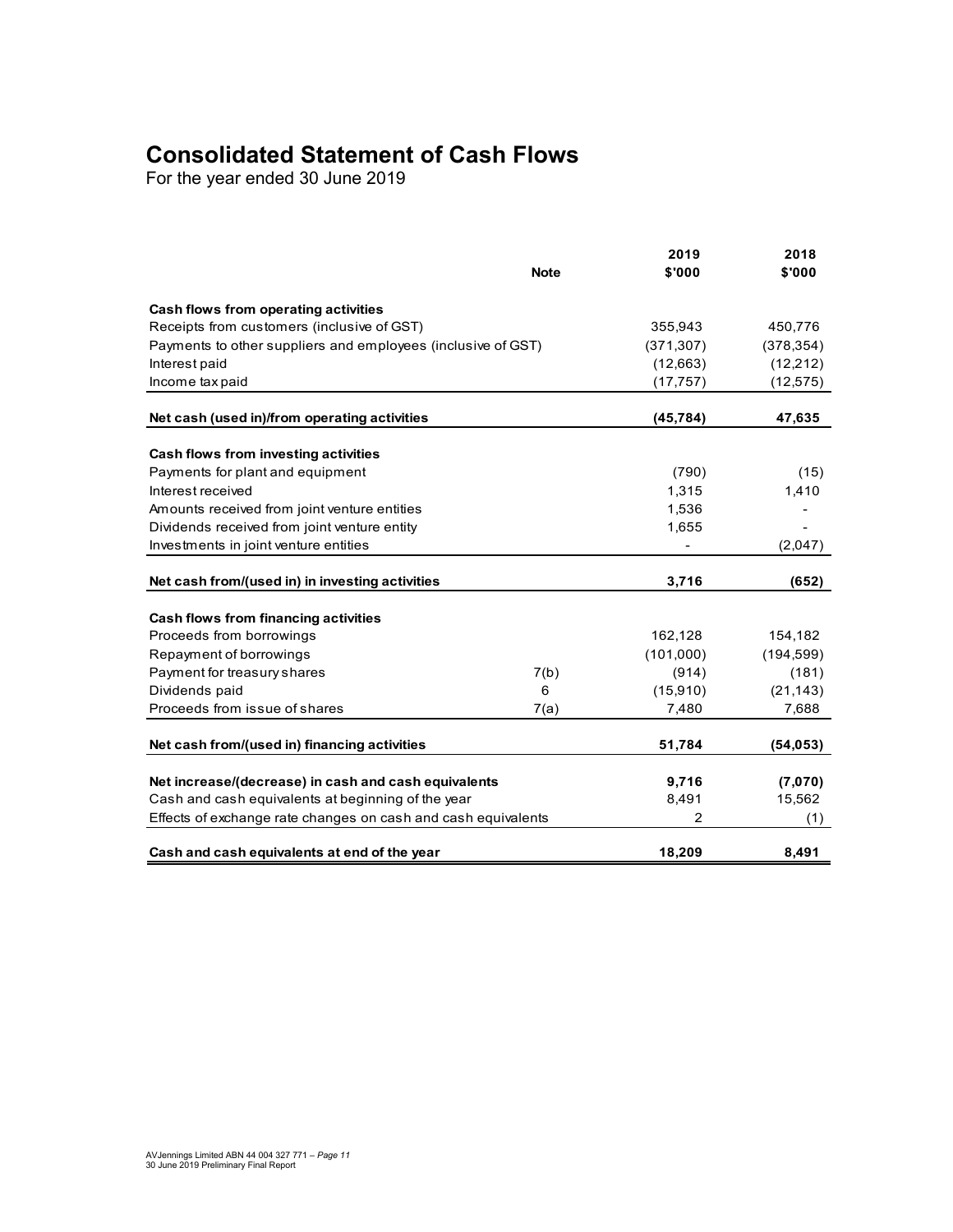For the year ended 30 June 2019

#### **1. CORPORATE INFORMATION**

The Consolidated Report of AVJennings Limited for the year ended 30 June 2019 was authorised for issue in accordance with a resolution of the Directors on 20 August 2019. The Company is a for profit company limited by shares domiciled and incorporated in Australia whose shares are publicly traded on the Australian Securities Exchange and the Singapore Exchange through SGX GlobalQuote.

#### **2. BASIS OF PREPARATION AND ACCOUNTING POLICIES**

The Report is a general purpose financial report which has been prepared in accordance with Australian Accounting Standards and the requirements of the *Corporations Act 2001*.

It is recommended that this Report be read in conjunction with the Annual Report for the year ended 30 June 2018 and considered together with any public announcements made by AVJennings Limited during the year ended 30 June 2019 in accordance with the continuous disclosure obligations of the ASX listing rules.

This Report is presented in Australian Dollars and all values are rounded to the nearest thousand dollars (\$'000) unless otherwise stated. Except for the application of AASB 9 and AASB 15 from 1 July 2018, the accounting policies adopted are consistent with those of the previous financial year.

To enable meaningful comparison, some comparatives have been reclassified to conform with the current year's presentation.

The nature and effect of the changes as a result of adoption of these new accounting standards are described below.

Several other amendments and interpretations apply for the first time in 2019, but do not have an impact on the consolidated financial statements of the Group. The Group has not early adopted any standards, interpretations or amendments that have been issued, but are not yet effective.

*AASB 9 Financial Instruments: (applied to the Group 1 July 2018)* 

AASB 9 addresses the classification, measurement and derecognition of financial assets, financial liabilities and hedging and a new impairment model for financial assets.

Financial assets at fair value through profit or loss include financial assets designated upon initial recognition at fair value through profit or loss, or financial assets mandatorily required to be measured at fair value.

Financial assets at fair value through profit or loss are carried in the Statement of Financial Position at fair value with net changes in fair value recognised in the Statement of Profit or Loss.

The Group recognises an allowance for expected credit losses (ECLs) for all debt instruments not held at fair value through profit or loss. ECLs are based on the difference between the contractual cash flows due in accordance with the contract and all the cash flows that the Group expects to receive, discounted at an approximation of the original effective interest rate.

For trade receivables, the Group applies the Standard's simplified approach in calculating ECLs. Therefore, the Group does not track changes in credit risk, but instead recognises a loss allowance based on lifetime ECLs at each reporting date.

The adoption of AASB 9 did not have a material impact and no adjustments have been made on transition.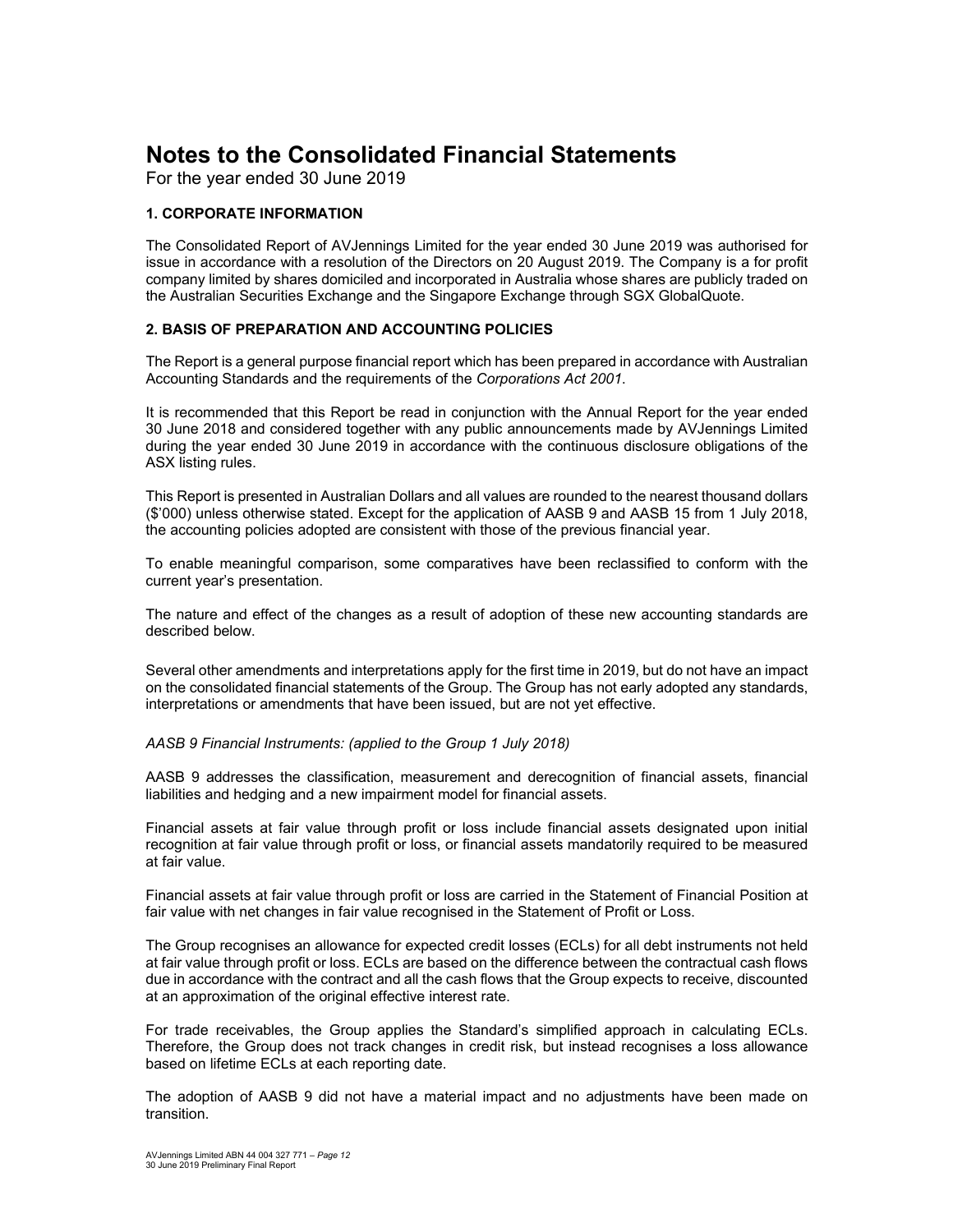For the year ended 30 June 2019

#### **2. BASIS OF PREPARATION AND ACCOUNTING POLICIES (continued)**

*AASB 15 Revenue from Contracts with Customers: (applied to the Group 1 July 2018)* 

AASB 15 supersedes AASB 11 Construction Contracts, AASB 118 Revenue and related Interpretations and it applies, with limited exceptions, to all revenue arising from contracts with customers. AASB 15 establishes a five-step model to account for revenue arising from contracts with customers and requires that revenue be recognised at an amount that reflects the consideration to which an entity expects to be entitled in exchange for transferring goods or services to a customer. The core principle of AASB 15 is that revenue is recognised when control of goods or services passes to the customer.

AASB 15 requires entities to exercise judgement, taking into consideration all of the relevant facts and circumstances when applying each step of the model to contracts with their customers. In addition, the standard requires extensive disclosures.

The adoption of AASB 15 did not have any impact on land and built form revenue previously recognised on settlement.

However, the standard materially impacted revenue from land sales previously recognised before settlement. Under the previous standard, AVJennings recognised revenue when the contract for sale was unconditional, significant risks and rewards of ownership had transferred to the buyer, and there was no managerial involvement to a degree usually associated with ownership. AASB 15 is based on the principle that revenue is recognised at a point in time when control of the land or built form passes to the customer. For each sales contract, the relevant facts and circumstances are considered in determining the point at which control passes. Summarised below are the types of contractual arrangements where revenue will continue to be recognised prior to settlement:

- Revenue from land sold on deferred terms to builders in New Zealand. The builder gains control of the land on completion of the physical works and can commence building at that point.
- Sales of englobo land on deferred terms. Control passes when the contract is unconditional, physical works are complete and the purchaser has unfettered rights to the land before settlement.
- Revenue from land sales to builders in Australia under put and call arrangements, where the builder is the ultimate purchaser and not a conduit between AVJennings and a retail purchaser. The builder gains control of the land on completion of the physical works and can commence building at that point.

Except for those circumstances detailed above, all sales will be recognised on settlement under AASB 15.

The Group adopted AASB 15 using the modified retrospective method of adoption with the date of initial application of 1 July 2018.

The cumulative effect of initially applying AASB 15 is recognised at the date of initial application as an adjustment to the opening balance of retained earnings. Therefore, the comparative information is not restated and continues to be reported under AASB 118 and related interpretations.

Revenue (and associated costs of sales) recognised on sales contracts with builders in Australia which were unconditional but where control had not passed at 30 June 2018, have been reversed through opening retained earnings. The reversal has impacted balance sheet accounts that recorded the original recognition.

The effect of adopting AASB 15 as at 1 July 2018 was as follows: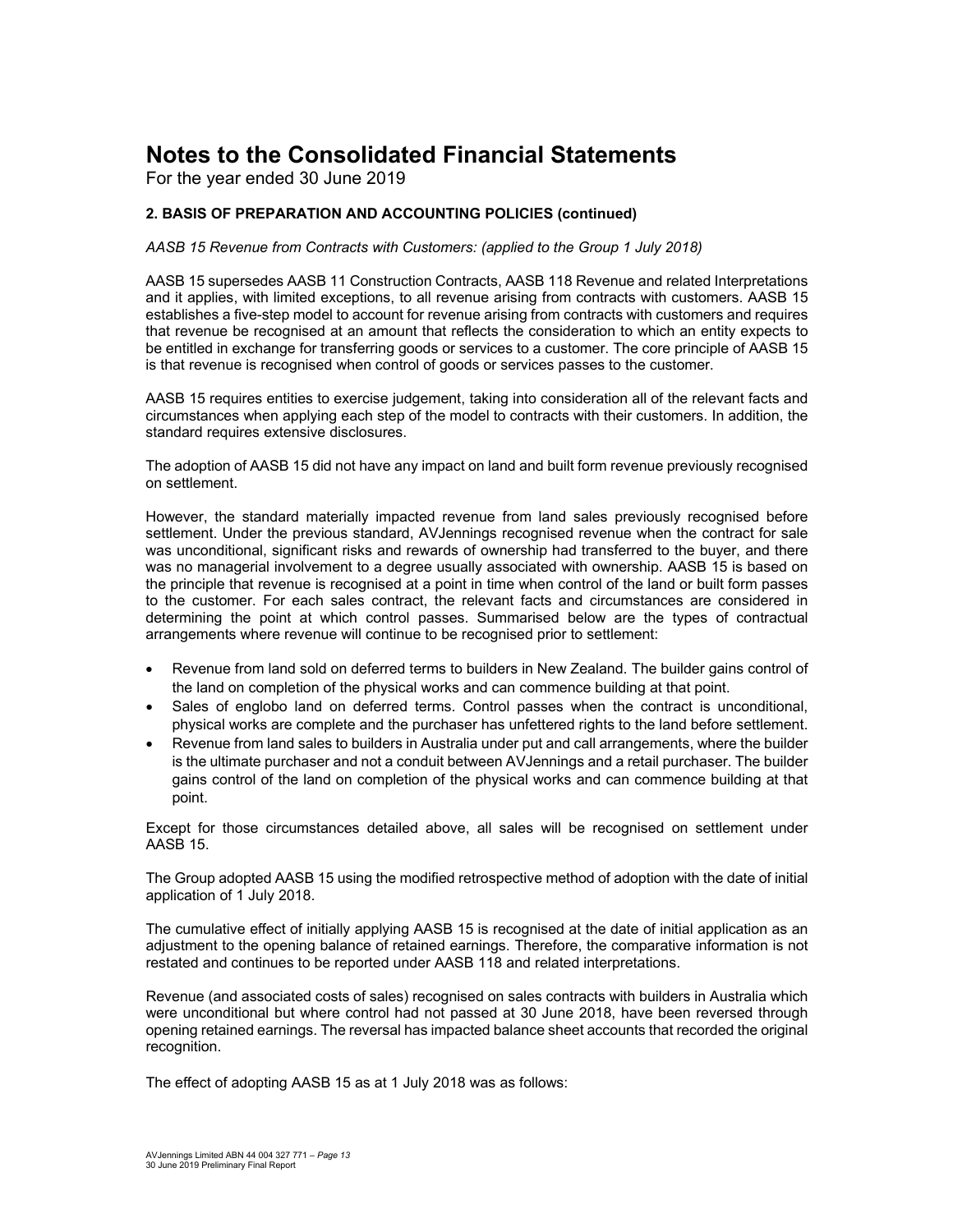For the year ended 30 June 2019

#### **2. BASIS OF PREPARATION AND ACCOUNTING POLICIES (continued)**

*AASB 15 Revenue from Contracts with Customers (continued)*

|                                        |             | Increase/  |
|----------------------------------------|-------------|------------|
|                                        |             | (decrease) |
| <b>Assets</b>                          | <b>Note</b> | \$'000     |
| Receivables                            | (a)         | (64, 475)  |
| Inventories                            | (b)         | 47,533     |
| <b>Total adjustment on assets</b>      |             | 16,942)    |
| Liabilities                            |             |            |
| Payables                               | (c)         | 〔96〕       |
| Deferred tax liabilities               | (d)         | (5,054)    |
| <b>Total adjustment on liabilities</b> |             | (5,150)    |
| <b>Equity</b>                          |             |            |
| Retained earnings                      | (e)         | (11,792)   |
| <b>Total adjustment on equity</b>      |             | 11,792)    |

(a) Revenue from land sales contracts reversed.

(b) Cost, including capitalised costs relating to contracts reversed.

(c) Sales commissions on contracts reversed.

(d) Tax effect of profit on reversed contracts.

(e) The post tax profit on contracts reversed.

The adoption of AASB 15 did not have a material impact on OCI or the Group's operating, investing and financing cash flows.

Set out on the next page, are the amounts by which each financial statement line item is affected as at, and for, the year ended 30 June 2019 as a result of the adoption of AASB 15. The first column shows amounts prepared under AASB 15 and the second column shows what the amounts would have been had AASB 15 not been adopted.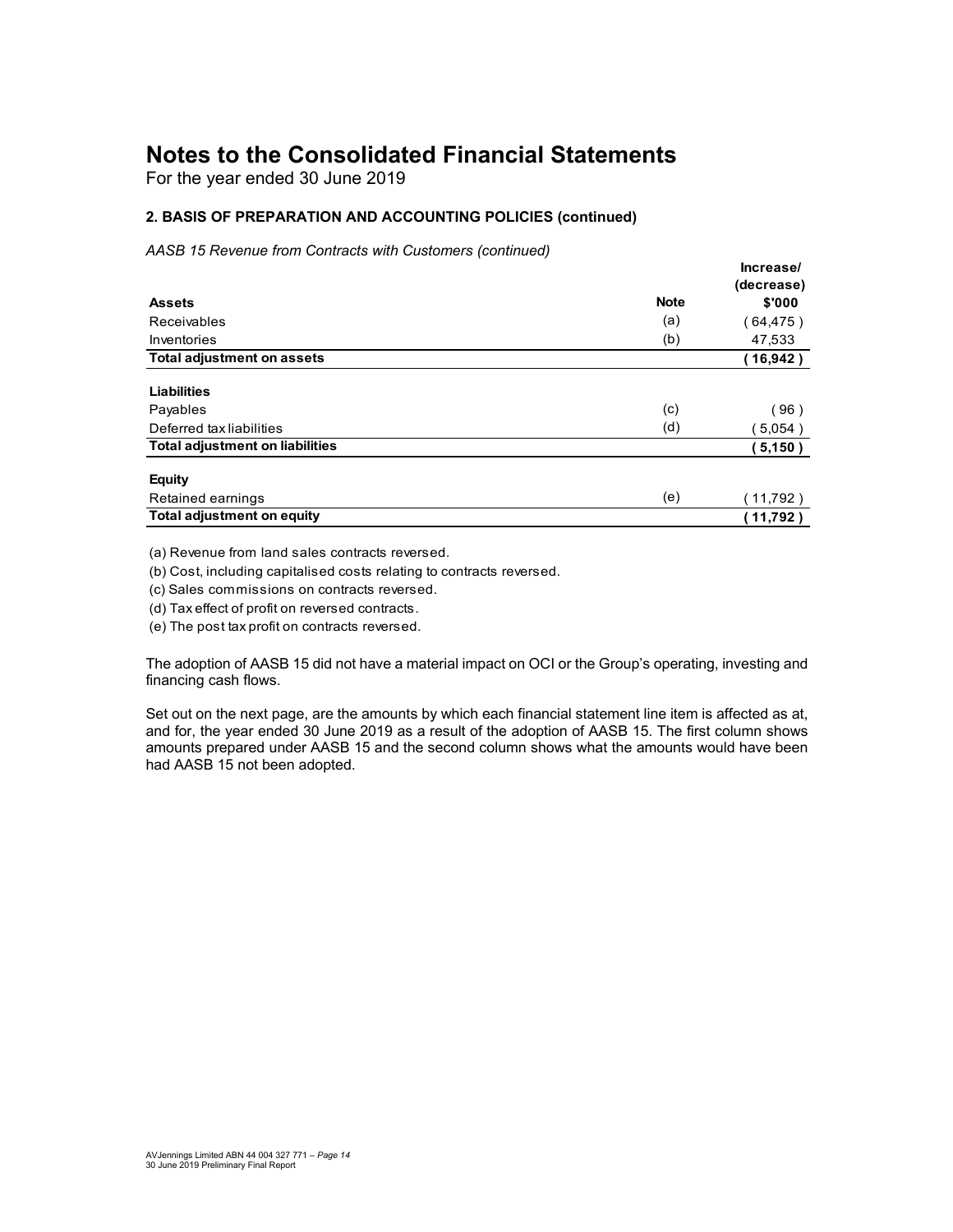For the year ended 30 June 2019

#### **2. BASIS OF PREPARATION AND ACCOUNTING POLICIES (continued)**

*AASB 15 Revenue from Contracts with Customers (continued)*

|                                                    |             | Amounts prepared under:      |                                          |                                   |  |
|----------------------------------------------------|-------------|------------------------------|------------------------------------------|-----------------------------------|--|
|                                                    | <b>Note</b> | AASB <sub>15</sub><br>\$'000 | <b>Previous</b><br><b>AASB</b><br>\$'000 | Increase/<br>(decrease)<br>\$'000 |  |
| <b>Continuing operations</b>                       |             |                              |                                          |                                   |  |
| Revenue from contracts with customers              | (a)         | 296,467                      |                                          | (296, 467)                        |  |
| Sales of land and built form                       | (a)         |                              | 246,110                                  | 246,110                           |  |
| Management fees                                    | (a)         |                              | 4,824                                    | 4,824                             |  |
| <b>Revenue</b>                                     |             | 296,467                      | 250,934                                  | (45,533)                          |  |
| Cost of sales                                      | (b)         | (223,900)                    | (189, 678)                               | 34,222                            |  |
| Gross profit                                       |             | 72,567                       | 61,256                                   | (11, 311)                         |  |
| Share of net loss of joint ventures                |             | (274)                        | (274)                                    |                                   |  |
| Provision for loss on equity accounted investments |             | (607)                        | (607)                                    |                                   |  |
| Fair value adjustment of financial asset           |             | (669)                        | (669)                                    |                                   |  |
| Fair value adjustment to investment property       |             | 800                          | 800                                      |                                   |  |
| Selling and marketing expenses                     | (c)         | (6,865)                      | (6,806)                                  | 59                                |  |
| Employee expenses                                  |             | (25,711)                     | (25,711)                                 |                                   |  |
| Other operational expenses                         |             | (8,591)                      | (8,591)                                  |                                   |  |
| Management and administration expenses             |             | (8,071)                      | (8,071)                                  |                                   |  |
| Depreciation expense                               |             | (252)                        | (252)                                    |                                   |  |
| Finance income                                     |             | 1,315                        | 1,315                                    |                                   |  |
| Finance costs                                      |             | (159)                        | (159)                                    |                                   |  |
| Other income                                       |             | 356                          | 356                                      |                                   |  |
| Profit before income tax                           |             | 23,839                       | 12,587                                   | (11,252)                          |  |
| Income tax                                         | (d)         | (7,400)                      | (4,024)                                  | 3,376                             |  |
| Profit after income tax                            |             | 16,439                       | 8,563                                    | (7,876)                           |  |
| Net profit                                         |             | 16,439                       | 8,563                                    | (7,876)                           |  |
| Other comprehensive income (OCI)                   |             |                              |                                          |                                   |  |
| Foreign currency translation                       |             | 1,246                        | 1,246                                    |                                   |  |
| Other comprehensive income                         |             | 1,246                        | 1,246                                    |                                   |  |
| <b>Total comprehensive income</b>                  |             | 17,685                       | 9,809                                    | (7,876)                           |  |
| Profit attributable to owners of the Company       |             | 16,439                       | 8,563                                    | (7,876)                           |  |
| Total comprehensive income attributable to         |             |                              |                                          |                                   |  |
| owners of the Company                              |             | 17,685                       | 9,809                                    | (7,876)                           |  |
| Earnings per share (cents per share):              |             |                              |                                          |                                   |  |
| Basic earnings per share                           |             | 4.09                         | 2.13                                     | (1.96)                            |  |
| Diluted earnings per share                         |             | 4.08                         | 2.12                                     | (1.96)                            |  |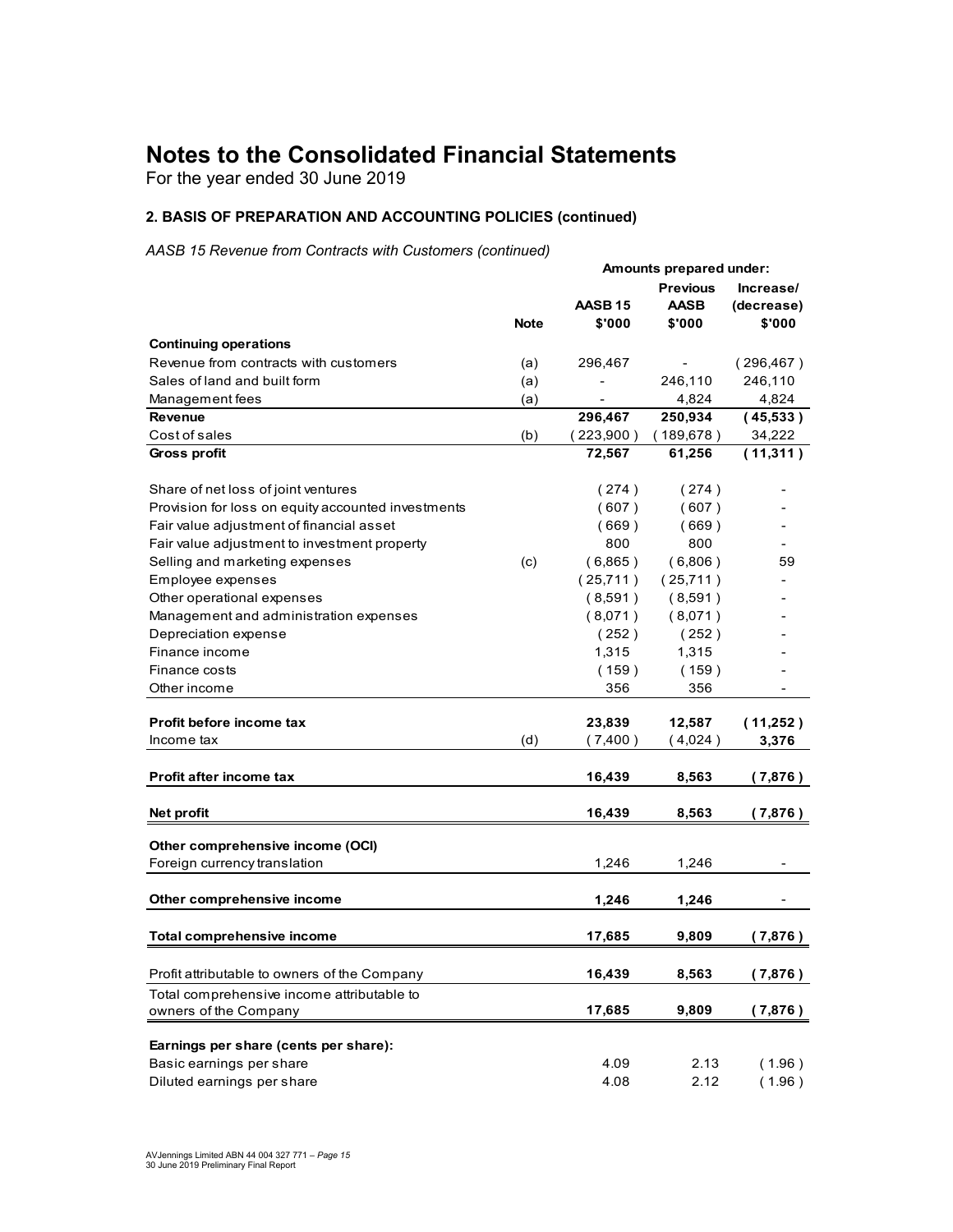For the year ended 30 June 2019

#### **2. BASIS OF PREPARATION AND ACCOUNTING POLICIES (continued)**

*AASB 15 Revenue from Contracts with Customers (continued)* 

- (a) Revenue from "sales of land and built form" as well as "management fees" disclosed separately under the previous standard, are now included in "revenue from contracts with customers". The transition to AASB 15 resulted in a net revenue increase of \$45,533,000 for the year in comparison to the revenue that would have been recognised had AASB 118 continued to apply. The increase results from the following offsetting items:
	- AASB 15 was adopted on 1 July 2018 using the modified retrospective approach. Under this approach, revenue previously recognised under AASB 118 on sales contracts with builders in Australia which did not satisfy the recognition criteria under AASB 15 at 30 June 2018, were reversed through opening retained earnings. During the year to 30 June 2019, \$51,693,000 of revenue previously recognised under AASB 118 (which formed part of the \$11,792,000 opening retained earnings reversal as disclosed on page 14), has been recognised under AASB 15 thereby increasing comparable revenue.
	- \$6,160,000 of revenue relating to contracts at hand would have satisfied the revenue recognition criteria in the year to 30 June 2019 if AASB 118 continued to apply as significant risks and rewards were deemed to have passed. These contracts however, did not satisfy the recognition criteria under AASB 15 as control had not passed and thereby reduced the comparable revenue.
- (b) Cost and capitalised cost effects in relation to (a) above.
- (c) Sales commission adjustments in relation to (a) above.
- (d) Tax effect of (a), (b) and (c) above.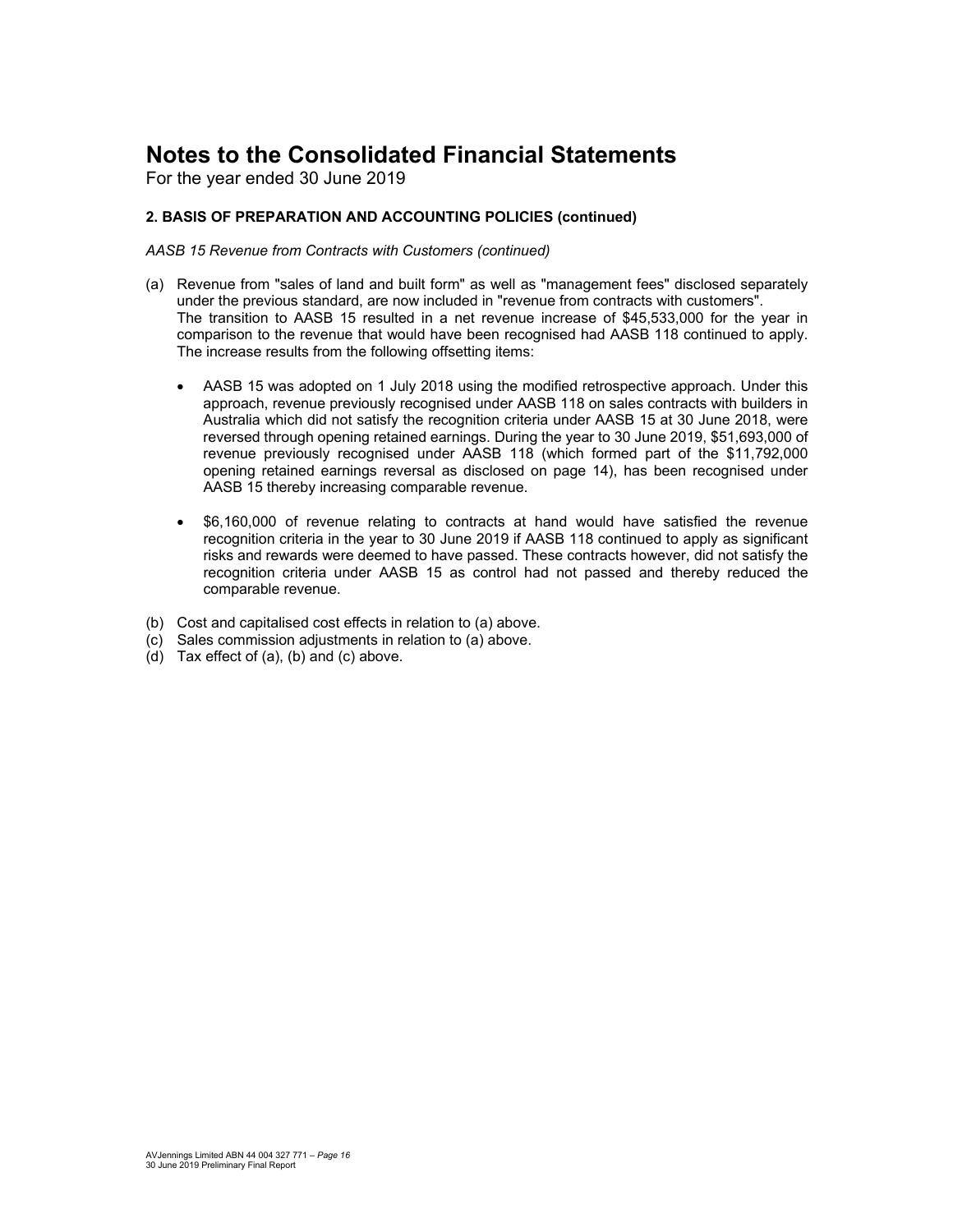For the year ended 30 June 2019

#### **2. BASIS OF PREPARATION AND ACCOUNTING POLICIES (continued)**

*AASB 15 Revenue from Contracts with Customers (continued)*

|                                      |             |                    | Amounts prepared under: |            |
|--------------------------------------|-------------|--------------------|-------------------------|------------|
|                                      |             |                    | <b>Previous</b>         | Increase/  |
|                                      |             | AASB <sub>15</sub> | <b>AASB</b>             | (decrease) |
|                                      | <b>Note</b> | \$'000             | \$'000                  | \$'000     |
| <b>Current assets</b>                |             |                    |                         |            |
| Cash and cash equivalents            |             | 18,209             | 18,209                  |            |
| Receivables                          | (a)         | 15,088             | 34,030                  | 18,942     |
| Inventories                          | (b)         | 194,748            | 181,437                 | (13, 311)  |
| Other assets                         |             | 2,392              | 2,392                   |            |
| <b>Total current assets</b>          |             | 230,437            | 236,068                 | 5,631      |
|                                      |             |                    |                         |            |
| <b>Non-current assets</b>            |             |                    |                         |            |
| Receivables                          |             | 10,033             | 10,033                  |            |
| Inventories                          |             | 430,261            | 430,261                 |            |
| Investment property                  |             | 1,770              | 1,770                   |            |
| Equity accounted investments         |             | 6,649              | 6,649                   |            |
| <b>Financial assets</b>              |             | 2,211              | 2,211                   |            |
| Plant and equipment                  |             | 1,059              | 1,059                   |            |
| Intangible assets                    |             | 2,816              | 2,816                   |            |
| <b>Total non-current assets</b>      |             | 454,799            | 454,799                 |            |
| <b>Total assets</b>                  |             | 685,236            | 690,867                 | 5,631      |
| <b>Current liabilities</b>           |             |                    |                         |            |
| Payables                             | (c)         | 41,234             | 41,271                  | 37         |
| <b>Borrowings</b>                    |             | 543                | 543                     |            |
| Tax payable                          |             | 3,179              | 3,179                   |            |
| Provisions                           |             | 6,547              | 6,547                   |            |
| <b>Total current liabilities</b>     |             | 51,503             | 51,540                  | 37         |
|                                      |             |                    |                         |            |
| <b>Non-current liabilities</b>       |             |                    |                         |            |
| Payables                             |             | 22,009             | 22,009                  |            |
| Borrowings                           |             | 199,792            | 199,792                 |            |
| Deferred tax liabilities             | (d)         | 15,173             | 16,851                  | 1,678      |
| Provisions                           |             | 482                | 482                     |            |
| <b>Total non-current liabilities</b> |             | 237,456            | 239,134                 | 1,678      |
| <b>Total liabilities</b>             |             | 288,959            | 290,674                 | 1,715      |
| Net assets                           |             | 396,277            | 400,193                 | 3,916      |
|                                      |             |                    |                         |            |
| <b>Equity</b>                        |             |                    |                         |            |
| Contributed equity                   |             | 174,509            | 174,509                 |            |
| Reserves                             |             | 8,882              | 8,882                   |            |
| Retained earnings                    | (e)         | 212,886            | 216,802                 | 3,916      |
| <b>Total equity</b>                  |             | 396,277            | 400,193                 | 3,916      |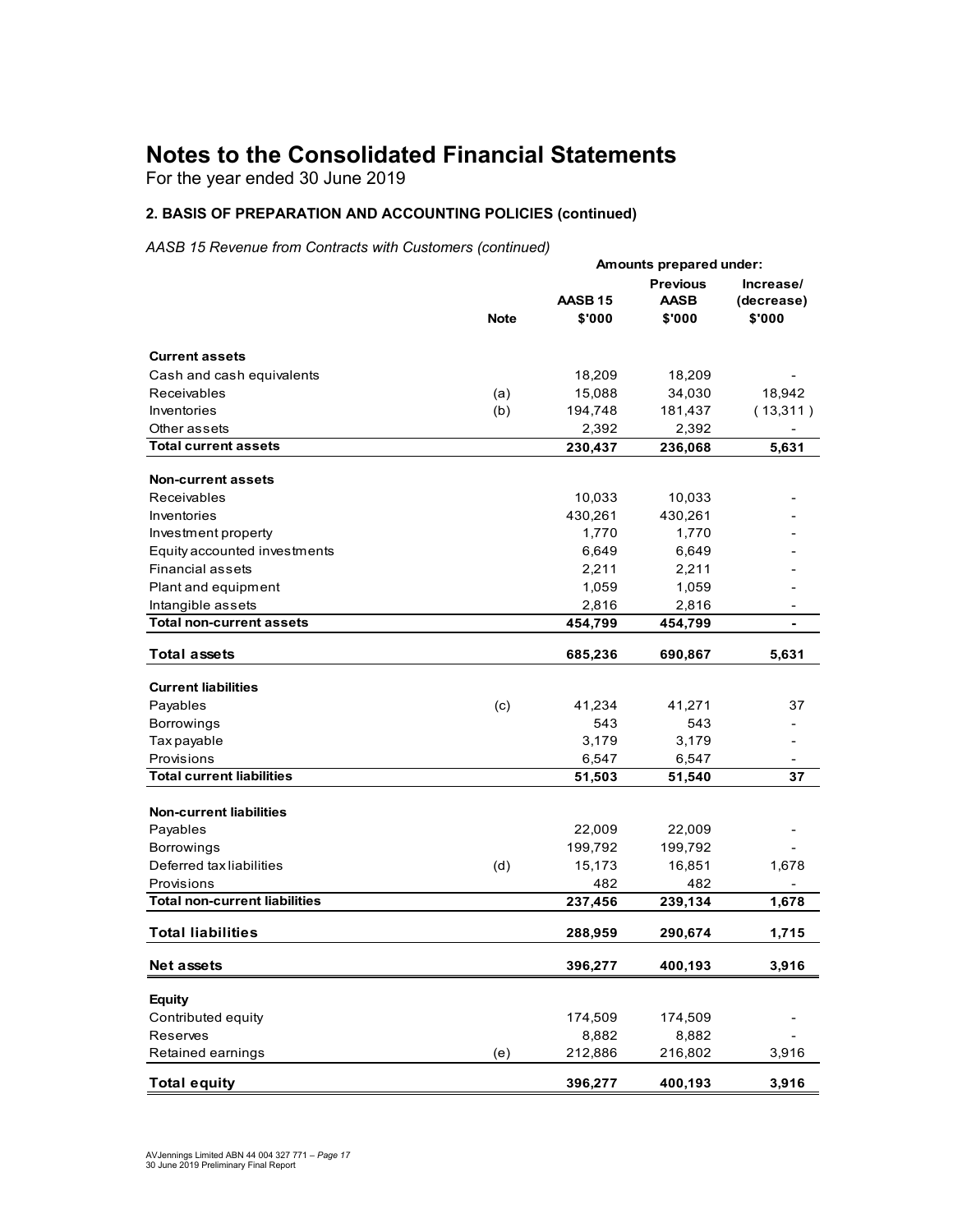For the year ended 30 June 2019

#### **2. BASIS OF PREPARATION AND ACCOUNTING POLICIES (continued)**

*AASB 15 Revenue from Contracts with Customers (continued)* 

- (a) Trade receivables are higher as more revenue is recognisable prior to settlement, under the recognition criteria in the previous standard.
- (b) Lower inventory under the previous standard is a consequence of more revenue being recognisable as per (a) above.
- (c) Sales commissions payable are higher under the previous standard as more revenue is recognisable.
- (d) Tax effect of higher revenue recognisable under the previous standard.
- (e) The post tax effect of higher revenue recognisable under the previous standard.

#### *AASB 16 Leases: (applicable for the Group 1 July 2019)*

AASB 16 sets out the principles for the recognition, measurement, presentation and disclosure of leases and requires lessees to account for all leases under a single on-balance sheet model similar to the accounting for finance leases under AASB 117. The standard includes two recognition exemptions for lessees – leases of 'low-value' assets (e.g., computers) and short-term leases (i.e., leases with a lease term of 12 months or less). At the commencement date of a lease, a lessee will recognise a liability to make lease payments (i.e., the lease liability) and an asset representing the right to use the underlying asset during the lease term (i.e., the right-of-use asset). Lessees will be required to separately recognise the interest expense on the lease liability and the depreciation expense on the right-of-use asset. Lessees will be also required to remeasure the lease liability upon the occurrence of certain events (e.g., a change in the lease term, a change in future lease payments resulting from a change in an index or rate used to determine those payments). The lessee will generally recognise the amount of the remeasurement of the lease liability as an adjustment to the right-of-use asset. AASB 16, requires more extensive disclosures than under AASB 117.

The Group will elect to use the exemptions proposed by the standard on lease contracts for which the lease term ends within 12 months as of the date of initial application, and lease contracts for which the underlying asset is of low value. The Group has leases of certain office equipment (i.e., computers, printing and photocopying machines) that are considered of low value.

AVJennings has performed an assessment of AASB 16 on its existing operating lease arrangements as a lessee. Based on the assessment and using a discount rate of 5.68%, the Group would recognise right of use assets of under 1% of total assets and lease liabilities under 2% of total liabilities if the Standard were to be implemented at 30 June 2019.

The Group intends to adopt AASB 16 from 1 July 2019 using the modified retrospective approach.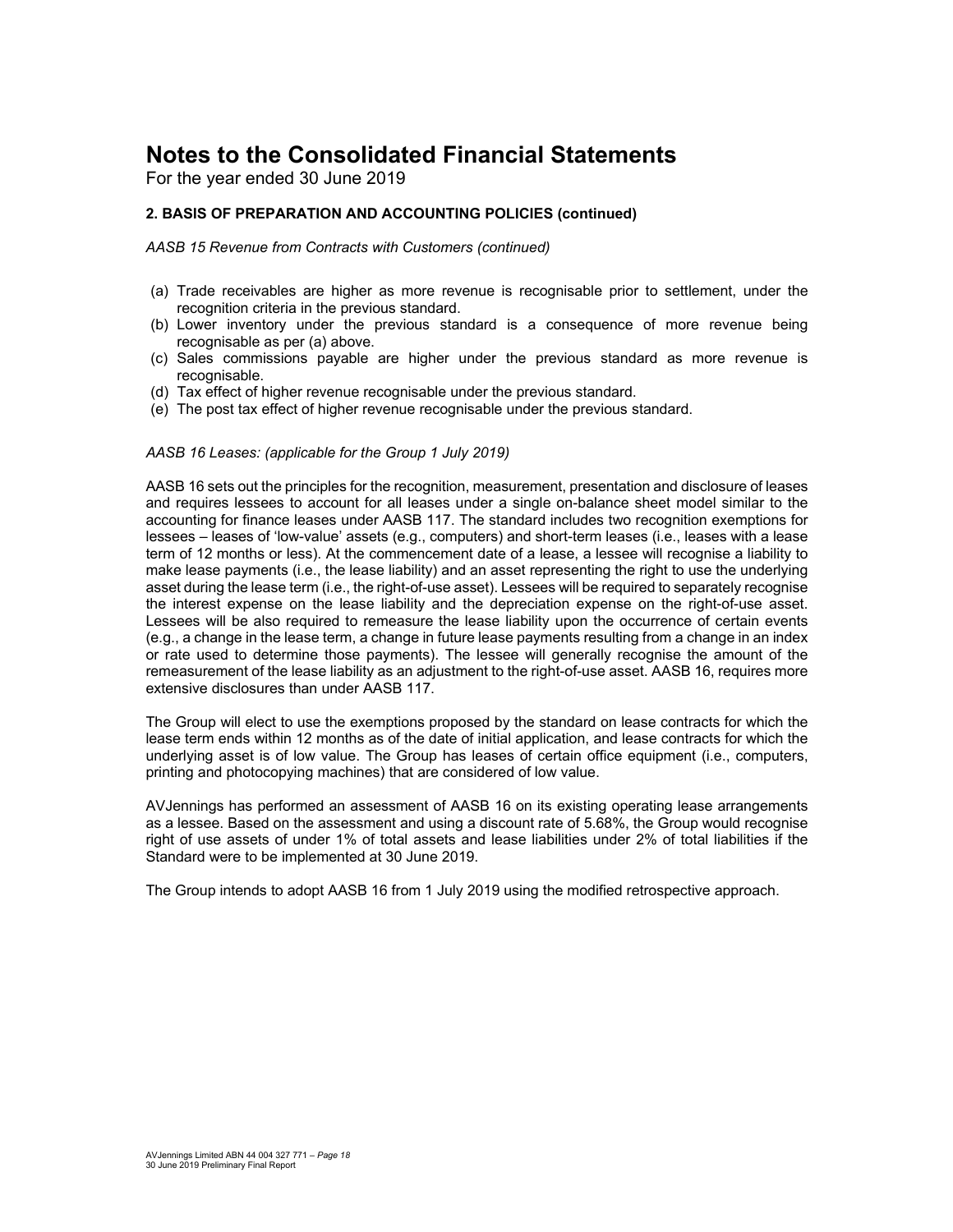For the year ended 30 June 2019

#### **3. REVENUES FROM CONTRACTS WITH CUSTOMERS**

#### **(a) Disaggregated revenue information**

The disaggregation of the Group's revenue from contracts with customers is set out below:

| <b>Operating Segments</b><br>30 June 2019   | <b>NSW</b><br>\$'000 | <b>VIC</b><br>\$'000 | <b>QLD</b><br>\$'000     | <b>SA</b><br>\$'000 | NZ.<br>\$'000            | Total<br>\$'000 |
|---------------------------------------------|----------------------|----------------------|--------------------------|---------------------|--------------------------|-----------------|
| Types of goods or service                   |                      |                      |                          |                     |                          |                 |
| Sale of land                                | 77,693               | 44,269               | 2,104                    | 7,608               | 1.217                    | 132,891         |
| Sale of integrated housing                  | 45,849               | 14,845               | 29,846                   | 11,504              | $\overline{\phantom{a}}$ | 102,044         |
| Sale of apartments                          |                      | 56,708               | $\overline{\phantom{a}}$ | ۰                   | ٠                        | 56,708          |
| Property development & other services       | 238                  | 4,381                | 185                      | 20                  | $\overline{\phantom{a}}$ | 4,824           |
| Total revenue from contracts with customers | 123,780              | 120,203              | 32,135                   | 19,132              | 1,217                    | 296,467         |
|                                             |                      |                      |                          |                     |                          |                 |
| Timing of revenue recognition               |                      |                      |                          |                     |                          |                 |
| Goods transferred at a point in time        | 123.542              | 115,822              | 31,950                   | 19,112              | 1.217                    | 291,643         |
| Services transferred over time              | 238                  | 4,381                | 185                      | 20                  |                          | 4,824           |
| Total revenue from contracts with customers | 123.780              | 120.203              | 32.135                   | 19.132              | 1.217                    | 296.467         |

#### **(b) AASB 15 revenue recognition accounting policy**

#### *(i) Sale of land, integrated housing and apartments*

Revenue from the sale of land, houses and apartments is recognised at a point in time when control is transferred to the customer. Except for certain contractual arrangements discussed below, this occurs at settlement when legal title passes and an enforceable right to payment exists.

For the following contractual arrangements, revenue is recognised prior to settlement where the customer has obtained control, and a right to payment exists:

- Revenue from sales of land on deferred terms to builders in New Zealand. The builder gains control of the land on completion of physical works and can commence building at that point.
- Sales of englobo land on deferred terms. Control passes when the contract is unconditional. physical works are complete and the customer has unfettered rights to the land before settlement.
- Revenue from sales of land to builders in Australia under put and call arrangements where the builder is the ultimate purchaser and not a conduit between AVJennings and a retail purchaser. The builder gains control of the land on completion of the physical works and can commence building at that point.

#### *(ii) Property development and other services*

AVJennings Properties Ltd provides property development and other services to joint venture arrangements entered into by other entities within the Group. The performance obligation is satisfied over-time and revenue is progressively recognised based on the terms of the service agreement.

#### *(iii) Financing components*

The Group does not expect to have any contracts for the sale of land, integrated housing and apartments where the duration between the transfer of the goods to the customer and payment by the customer exceeds one year in Australia.

In the case of certain contracts for the sale of land in New Zealand and the provision of services in Australia, the duration may exceed one year. The group discounts the balances in respect of these contracts to reflect the present value of expected cash inflows.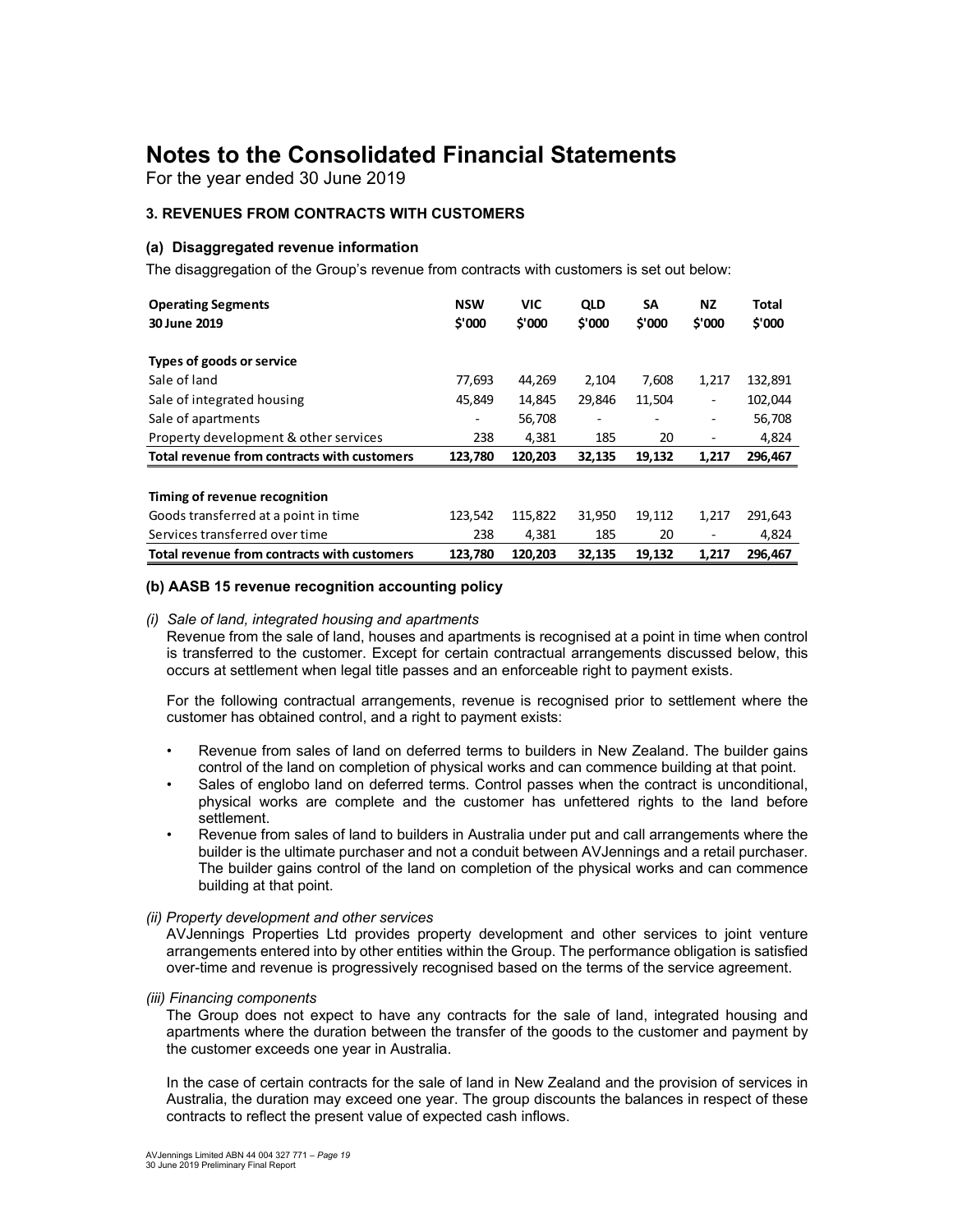For the year ended 30 June 2019

#### **4. INCOME AND EXPENSES**

|                                                          | 2019<br>\$'000 | 2018<br>\$'000 |
|----------------------------------------------------------|----------------|----------------|
|                                                          |                |                |
| <b>Revenues</b>                                          |                |                |
| Sales of land and built form                             |                | 371,190        |
| Management fees                                          |                | 977            |
| Revenue from contracts with customers                    | 296,467        |                |
| <b>Total revenues</b>                                    | 296,467        | 372,167        |
| Cost of sales include:                                   |                |                |
| Credit from utilisation inventory provisions             | (791)          | (2,369)        |
| Amortisation of finance costs capitalised to inventories | 12,181         | 17,220         |
| <b>Impairment of assets</b>                              |                |                |
| Provision for loss on equity accounted investments       | 607            |                |
| Net decrease in inventory loss provisions                |                | 1,111          |
| <b>Finance income</b>                                    |                |                |
|                                                          |                |                |
| Interest from financial assets at amortised cost         | 1,315          | 1,410          |
| <b>Finance costs</b>                                     |                |                |
| Bank loans and overdrafts                                | 12,663         | 12,212         |
| Less: Amount capitalised to inventories                  | (12,504)       | (12,022)       |
| <b>Finance costs expensed</b>                            | 159            | 190            |
|                                                          |                |                |
| <b>Other income</b>                                      |                |                |
| Sundry income                                            | 356            | 740            |
| <b>Total other income</b>                                | 356            | 740            |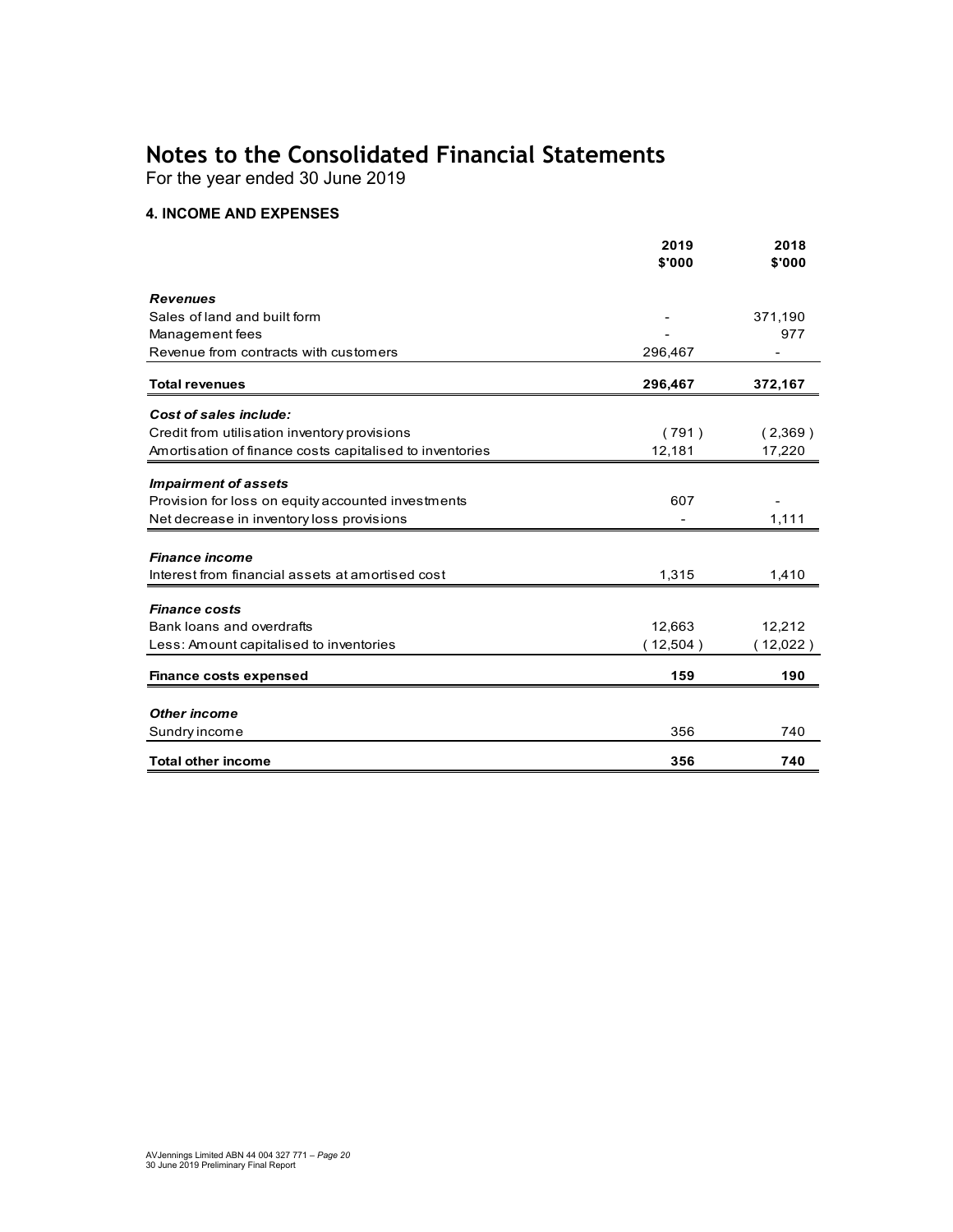For the year ended 30 June 2019

#### **5. INCOME TAX**

|                                          | 2019    | 2018    |
|------------------------------------------|---------|---------|
|                                          | \$'000  | \$'000  |
|                                          |         |         |
| Income tax expense                       |         |         |
| The major components of income tax are:  |         |         |
| Current income tax                       |         |         |
| Current income tax charge                | 10.266  | 17.955  |
| Adjustment for prior year                | 93      | (7)     |
| Deferred income tax                      |         |         |
| Current temporary differences            | (2,959) | (4,212) |
| Adjustment for prior year                |         | (1)     |
| Income tax reported in the Consolidated  |         |         |
| <b>Statement of Comprehensive Income</b> | 7,400   | 13,735  |

Numerical reconciliation between aggregate tax recognised in the *Consolidated Statement of Comprehensive Income* and tax calculated per the statutory income tax rate:

| Accounting profit before income tax                        | 23.839 | 45,082 |
|------------------------------------------------------------|--------|--------|
| Tax at Australian income tax rate of 30%                   | 7.152  | 13,525 |
| Net share of equity accounted joint venture losses/(gains) | 82     | 69)    |
| Other non-deductible items                                 | 57     | 363    |
| Foreign jurisdiction gains/(losses)                        | 49     | (21)   |
| Effect of lower tax rate in foreign juris dictions         | (33)   | 55)    |
| Adjustment for prior year                                  | 93     | 8)     |
| Income tax expense                                         | 7,400  | 13,735 |
| <b>Effective tax rate</b>                                  | 31%    | 30%    |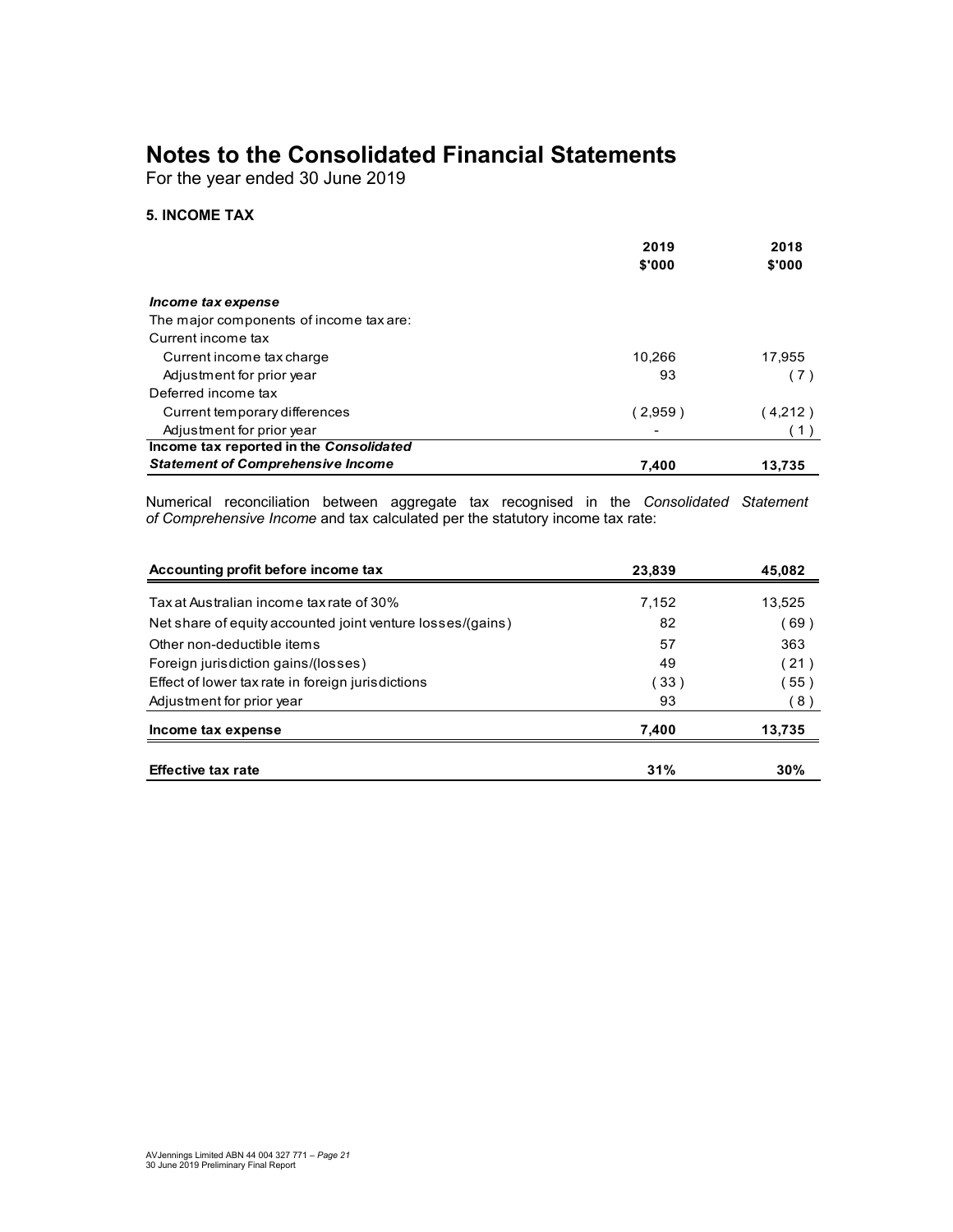For the year ended 30 June 2019

#### **6. DIVIDENDS**

|                                                                                                    | 2019<br>\$'000 | 2018<br>\$'000 |
|----------------------------------------------------------------------------------------------------|----------------|----------------|
| Cash dividends declared and paid                                                                   |                |                |
| 2017 final dividend of 3.5 cents per share,<br>paid 19 September 2017. Fully franked @ 30% tax     |                | 13,455         |
| 2018 interim dividend of 2.0 cents per share,<br>paid 19 April 2018. Fully franked $@$ 30% tax     |                | 7,688          |
| 2018 final dividend of 3.0 cents per share,<br>paid 11 October 2018. Fully franked $@$ 30% tax     | 11,848         |                |
| 2019 interim dividend of 1.0 cent per share.<br>paid 22 March 2019. Fully franked @ 30% tax        | 4,062          |                |
| Total cash dividends declared and paid                                                             | 15,910         | 21,143         |
| <b>Dividends proposed</b>                                                                          |                |                |
| 2018 final dividend of 3.0 cents per share,<br>paid 11 October 2018. Fully franked $@30\%$ tax     |                | 11,848         |
| 2019 final dividend of 1.5 cents per share.<br>to be paid 20 Sepmber 2019. Fully franked @ 30% tax | 6,093          |                |
| <b>Total dividends proposed</b>                                                                    | 6,093          | 11,848         |

The Company's Dividend Reinvestment Plan remains suspended.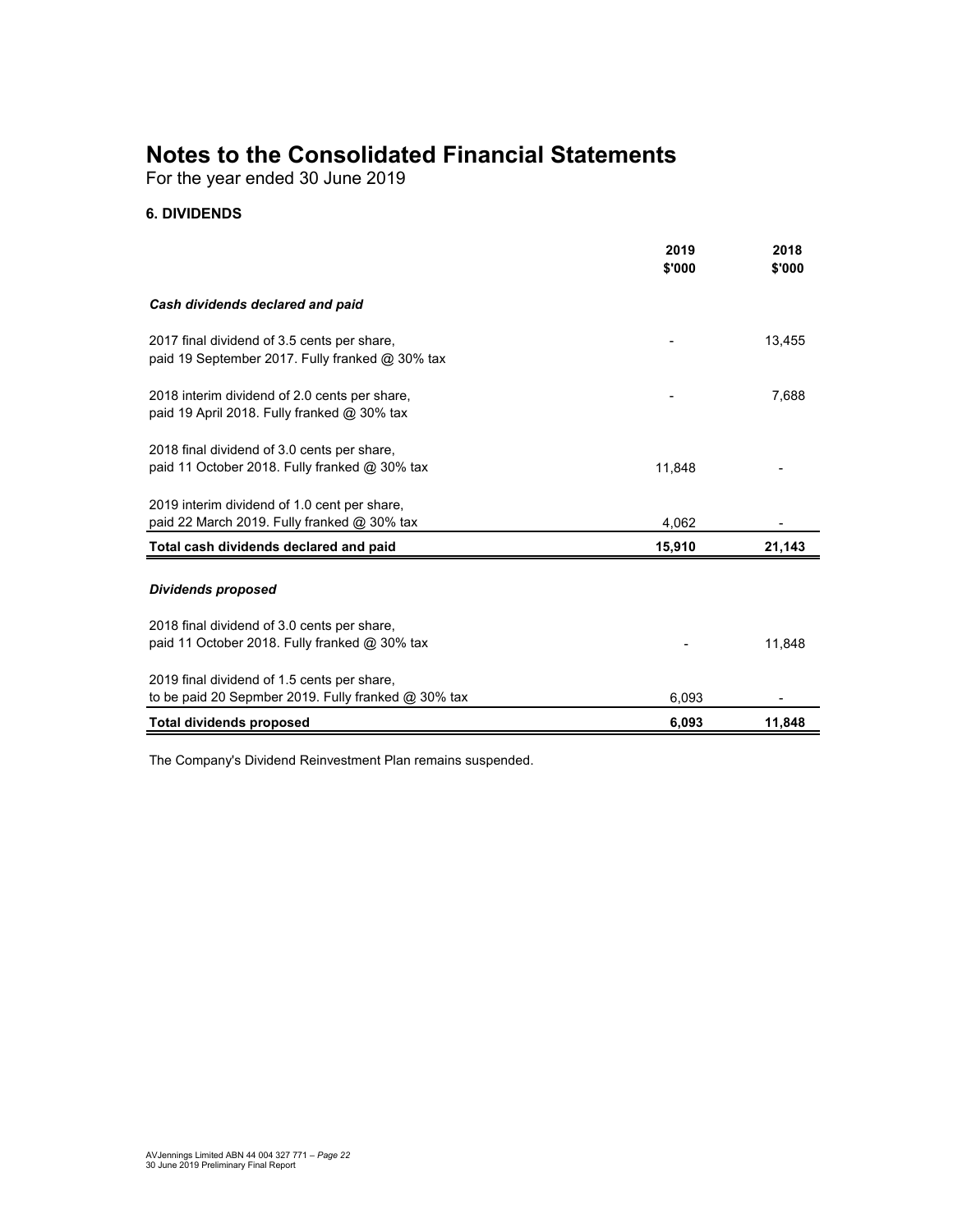For the year ended 30 June 2019

#### **7. CONTRIBUTED EQUITY**

|                                               | 2019          | 2018          | 2019    | 2018    |
|-----------------------------------------------|---------------|---------------|---------|---------|
|                                               | <b>Number</b> | <b>Number</b> | \$'000  | \$'000  |
| Ordinary shares                               | 406.230.728   | 394.926.905   | 177.961 | 170.481 |
| <b>Treasury shares</b>                        | (762, 619)    | (495,632)     | (3,452) | (2,538) |
| Share capital                                 | 405,468,109   | 394,431,273   | 174,509 | 167,943 |
|                                               |               |               |         |         |
| (a) Movement in ordinary share capital        | <b>Number</b> | <b>Number</b> | \$'000  | \$'000  |
| As at the beginning of the year               | 394,926,905   | 384,423,851   | 170,481 | 162,793 |
| Issued under the Dividend Reinvestment Plan   | 11.303.823    | 7,252,488     | 7.480   | 5,309   |
| Issued pursuant to the underwriting agreement |               | 3,250,566     |         | 2,379   |
|                                               |               |               |         |         |
| As at the end of the year                     | 406,230,728   | 394,926,905   | 177,961 | 170,481 |

On 17 August 2018, the Company declared a fully franked final dividend of 3.0 cents per share to be paid on 11 October 2018. The Dividend Reinvestment Plan (DRP) was reactivated for this dividend.

The DRP offered shares in the capital of the Company (Shares) to each shareholder of the Company with a registered address in Australia and New Zealand (and otherwise as determined pursuant to the DRP) by way of reinvestment of some or all of their dividend entitlement.

The issue price under the DRP was \$0.6616 per share, being the average of the daily volume weighted average price of all AVJennings' shares sold on the ASX during the Pricing Period, which commenced on 14 September 2018 and concluded on 20 September 2018, less a 2.5% discount.

On 11 October 2018, AVJennings issued 11,303,823 shares to shareholders of AVJennings under the DRP. The issued shares raised \$7,480,000 in total.

On 11 February 2019, the Company declared a fully franked interim dividend of 1.0 cent per share which was paid on 22 March 2019. The DRP was suspended for this dividend.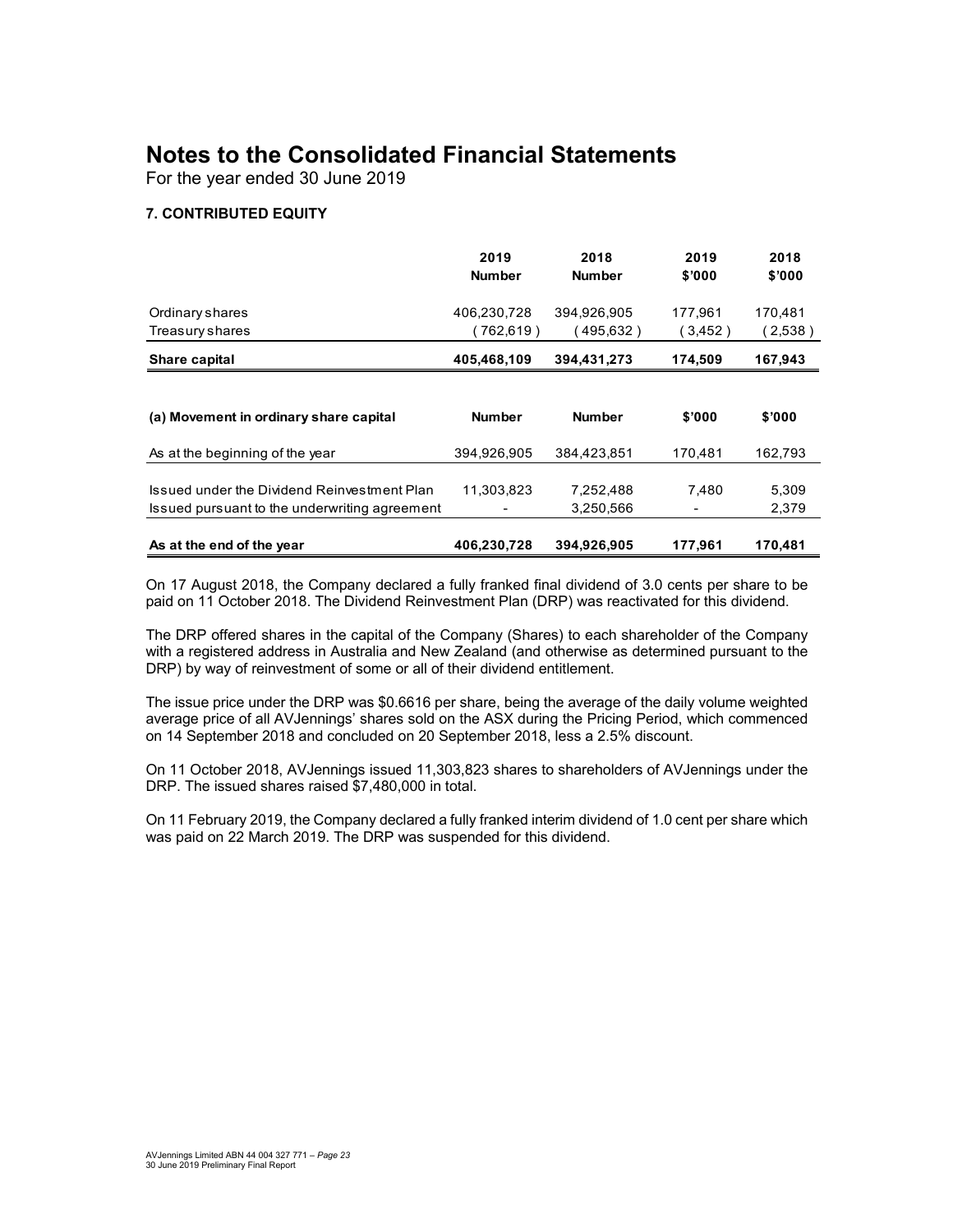For the year ended 30 June 2019

#### **7. CONTRIBUTED EQUITY (continued)**

| (b) Movement in treasury shares | 2019<br><b>Number</b> | 2018<br><b>Number</b> | 2019<br>\$'000 | 2018<br>\$'000 |
|---------------------------------|-----------------------|-----------------------|----------------|----------------|
| As at the beginning of the year | 495,632)              | (842,089)             | (2,538)        | (2.357)        |
| On market acquisition of shares | $1,462,177$ )         | (248,020)             | (914)          | 181)           |
| Employee share scheme issue     | 1,195,190             | 594.477               | -              |                |
| As at the end of the period     | 762,619)              | 495,632)              | 3,452          | 2,538)         |

During the year, 1,462,177 treasury shares were purchased by the AVJ Deferred Employee Share Plan Trust at a cost of \$914,000.

Fully paid ordinary shares carry one vote per share and carry the right to dividends. There are currently no unexercised or outstanding options. No options were exercised during the year.

Treasury shares are shares in AVJennings Limited that are held by the AVJ Deferred Employee Share Plan Trust for the purpose of issuing shares to Executives.

The original cost of the shares is treated as a reduction in share capital and the underlying shares identified separately as treasury shares.

#### **8. OPERATING SEGMENTS**

The Group operates primarily in residential development.

The Group determines segments based on information that is provided to the Managing Director who is the Chief Operating Decision Maker (CODM). The CODM assesses the performance and makes decisions about the resources to be allocated to the segment. Each segment prepares a detailed finance report on a monthly basis which summarises the following:

- Historic results of the segment; and
- Forecast of the segment for the remainder of the year.

#### *Reportable segments*

#### *Jurisdictions:*

This includes activities relating to Land Development, Integrated Housing and Apartments Development.

*Other:* 

This includes numerous low value items, amongst the most significant of which is interest.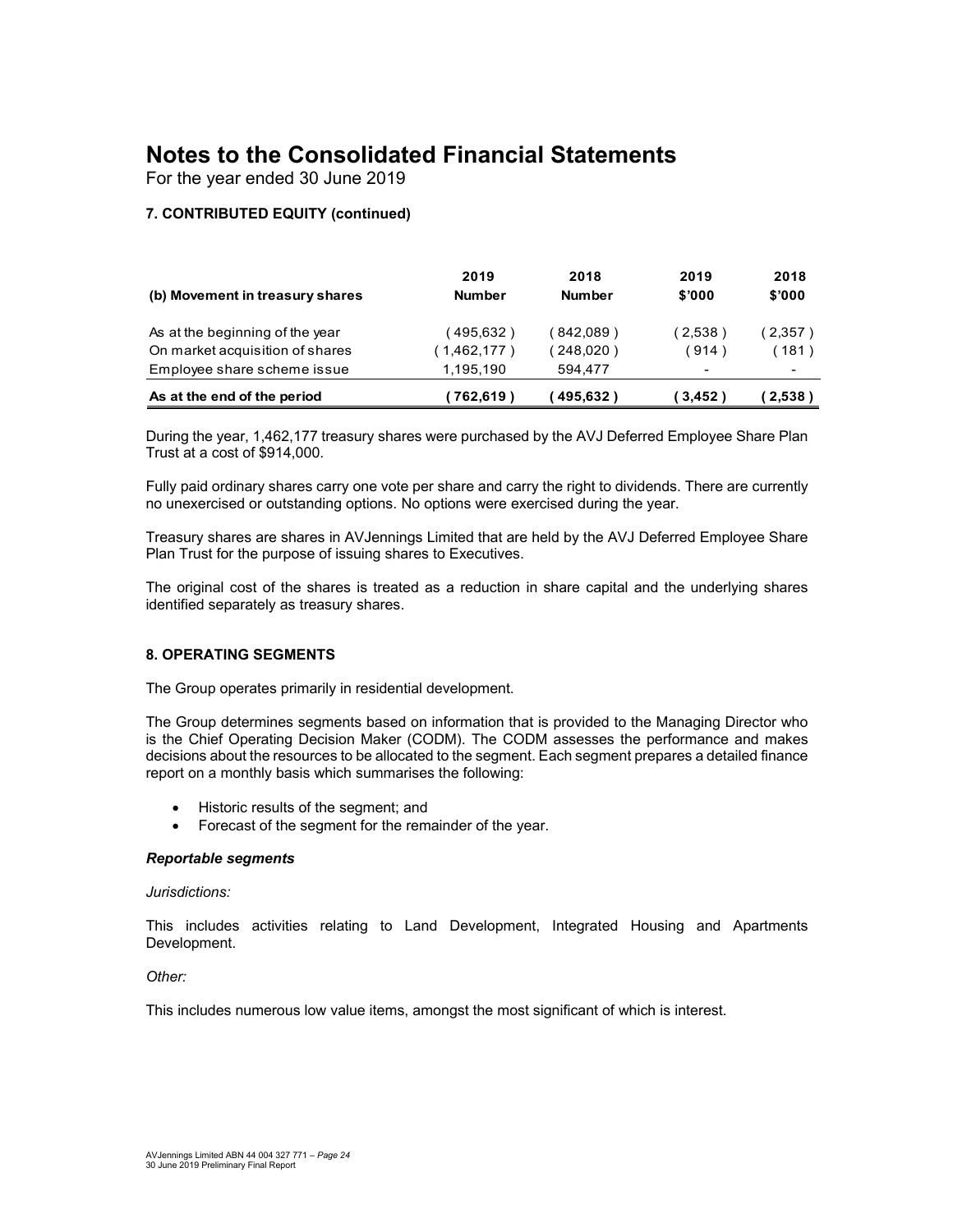For the year ended 30 June 2019

#### **8. OPERATING SEGMENTS (continued)**

The following table presents the revenues and results information regarding operating segments:

|                                                        |         | <b>NSW</b>               |         | <b>VIC</b>               |                | <b>QLD</b>     |         | <b>SA</b>                |        | <b>NZ</b>      | Other                    |                          |           | <b>Total</b> |
|--------------------------------------------------------|---------|--------------------------|---------|--------------------------|----------------|----------------|---------|--------------------------|--------|----------------|--------------------------|--------------------------|-----------|--------------|
| <b>Operating Segments</b>                              | 2019    | 2018                     | 2019    | 2018                     | 2019           | 2018           | 2019    | 2018                     | 2019   | 2018           | 2019                     | 2018                     | 2019      | 2018         |
|                                                        | \$'000  | \$'000                   | \$'000  | \$'000                   | \$'000         | \$'000         | \$'000  | \$'000                   | \$'000 | \$'000         | \$'000                   | \$'000                   | \$'000    | \$'000       |
|                                                        |         |                          |         |                          |                |                |         |                          |        |                |                          |                          |           |              |
| <b>Revenues</b>                                        |         |                          |         |                          |                |                |         |                          |        |                |                          |                          |           |              |
| <b>External sales</b>                                  | 123,542 | 195,478                  | 115,822 | 57,024                   | 31,950         | 51,360         | 19,112  | 52,777                   | 1,217  | 14,551         |                          | $\blacksquare$           | 291,643   | 371,190      |
| Management fees                                        | 238     | $\blacksquare$           | 4,381   | 644                      | 185            | 318            | 20      | 15                       |        |                |                          | $\overline{\phantom{a}}$ | 4,824     | 977          |
| <b>Total segment revenues</b>                          | 123,780 | 195,478                  | 120,203 | 57,668                   | 32,135         | 51,678         | 19,132  | 52,792                   | 1,217  | 14,551         |                          | $\blacksquare$           | 296,467   | 372,167      |
| <b>Results</b>                                         |         |                          |         |                          |                |                |         |                          |        |                |                          |                          |           |              |
| Segment results<br>Share of (loss)/profit of joint     | 24,053  | 53,065                   | 21,315  | 945                      | (3,316)        | 532            | (2,978) | (411)                    | 2,281  | 4,123          | 173                      | 2,170                    | 41,528    | 60,424       |
| ventures                                               |         |                          |         | (3)                      |                | $\blacksquare$ | (20)    | (1)                      |        | $\blacksquare$ | (254)                    | 230                      | (274)     | 226          |
| Other non-segment revenue<br>Change in inventory loss  |         | $\sim$                   |         |                          |                | $\sim$         |         |                          |        | $\blacksquare$ | 1,671                    | 2,150                    | 1,671     | 2,150        |
| provisions                                             |         | 720                      |         | $\sim$                   |                | 391            |         |                          |        | $\blacksquare$ |                          | $\overline{\phantom{a}}$ |           | 1,111        |
| Fair value adjustments<br>Provision for loss on equity |         |                          | 800     | $\sim$                   |                | $\sim$         |         |                          |        |                | (669)                    | $\sim$                   | 131       |              |
| accounted investments<br>Unallocated depreciation and  |         | $\overline{\phantom{a}}$ |         |                          |                | $\sim$         |         |                          |        | $\sim$         | (607)                    | $\blacksquare$           | (607)     |              |
| amortisation                                           |         | $\overline{\phantom{a}}$ |         | $\overline{\phantom{a}}$ | $\blacksquare$ | $\blacksquare$ |         | $\overline{\phantom{a}}$ |        | $\blacksquare$ | $\overline{\phantom{a}}$ | $\blacksquare$           | (252)     | (269)        |
| Unallocated expenses                                   |         |                          |         |                          |                |                |         |                          |        |                |                          | $\blacksquare$           | (18, 199) | (18, 370)    |
| Unallocated interest expense                           |         |                          |         |                          |                |                |         |                          |        | $\blacksquare$ |                          | $\blacksquare$           | (159)     | (190)        |
| Profit before tax                                      |         |                          |         |                          |                |                |         |                          |        |                |                          |                          | 23,839    | 45,082       |
| Income tax                                             |         |                          |         |                          |                |                |         |                          |        |                |                          |                          | (7,400)   | (13, 735)    |
| Net profit                                             |         |                          |         |                          |                |                |         |                          |        |                |                          |                          | 16,439    | 31,347       |

AVJennings Limited ABN 44 004 327 771 – *Page 25*  30 June 2019 Preliminary Final Report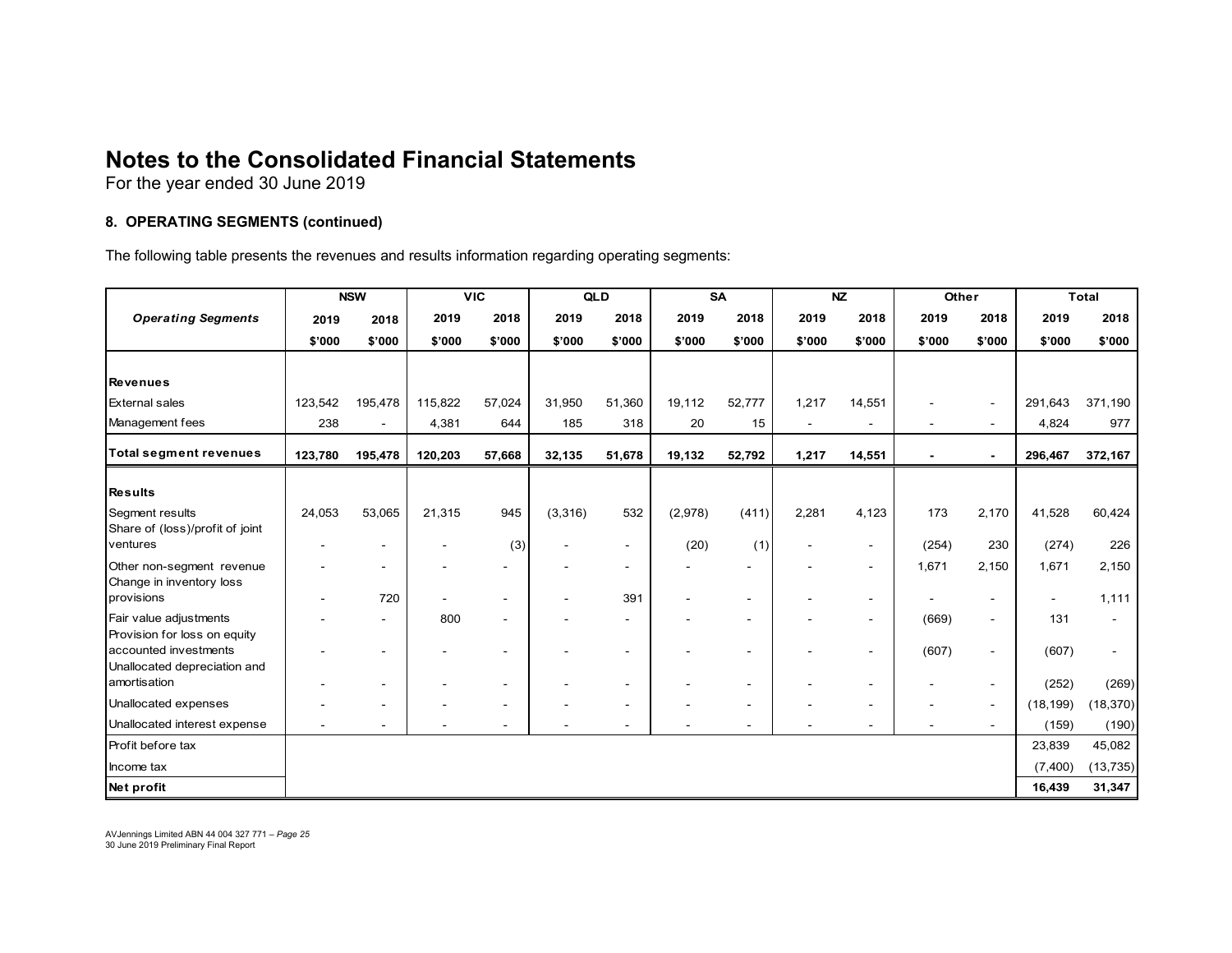For the year ended 30 June 2019

#### **8. OPERATING SEGMENTS (continued)**

The following table presents the assets and liabilities information regarding operating segments:

| <b>Operating</b>    | <b>NSW</b> |         | <b>VIC</b> |         | <b>QLD</b> |         | SA     |        | <b>NZ</b> |        | <b>Other</b> |         |         | Total   |
|---------------------|------------|---------|------------|---------|------------|---------|--------|--------|-----------|--------|--------------|---------|---------|---------|
| Segments            | 2019       | 2018    | 2019       | 2018    | 2019       | 2018    | 2019   | 2018   | 2019      | 2018   | 2019         | 2018    | 2019    | 2018    |
|                     | \$'000     | \$'000  | \$'000     | \$'000  | \$'000     | \$'000  | \$'000 | \$'000 | \$'000    | \$'000 | \$'000       | \$'000  | \$'000  | \$'000  |
|                     |            |         |            |         |            |         |        |        |           |        |              |         |         |         |
| <b>Assets</b>       |            |         |            |         |            |         |        |        |           |        |              |         |         |         |
| Segment             |            |         |            |         |            |         |        |        |           |        |              |         |         |         |
| lassets             | 195,646    | 221,638 | 173,724    | 170,326 | 125,709    | 108,063 | 62,903 | 71,028 | 105,524   | 44,128 | 21,730       | 25,213  | 685,236 | 640,396 |
|                     |            |         |            |         |            |         |        |        |           |        |              |         |         |         |
| <b>Total assets</b> | 195,646    | 221,638 | 173,724    | 170,326 | 125,709    | 108,063 | 62,903 | 71,028 | 105,524   | 44,128 | 21,730       | 25,213  | 685,236 | 640,396 |
|                     |            |         |            |         |            |         |        |        |           |        |              |         |         |         |
| Liabilities         |            |         |            |         |            |         |        |        |           |        |              |         |         |         |
| Segment             |            |         |            |         |            |         |        |        |           |        |              |         |         |         |
| liabilities         | 15,941     | 26,224  | 19,458     | 54,611  | 16,389     | 6,507   | 970    | 4,992  | 58,711    | 18,032 | 177,490      | 131,032 | 288,959 | 241,398 |
|                     |            |         |            |         |            |         |        |        |           |        |              |         |         |         |
| Total               |            |         |            |         |            |         |        |        |           |        |              |         |         |         |
| liabilities         | 15,941     | 26,224  | 19,458     | 54,611  | 16,389     | 6,507   | 970    | 4,992  | 58,711    | 18,032 | 177,490      | 131,032 | 288,959 | 241,398 |

AVJennings Limited ABN 44 004 327 771 – *Page 26*  30 June 2019 Preliminary Final Report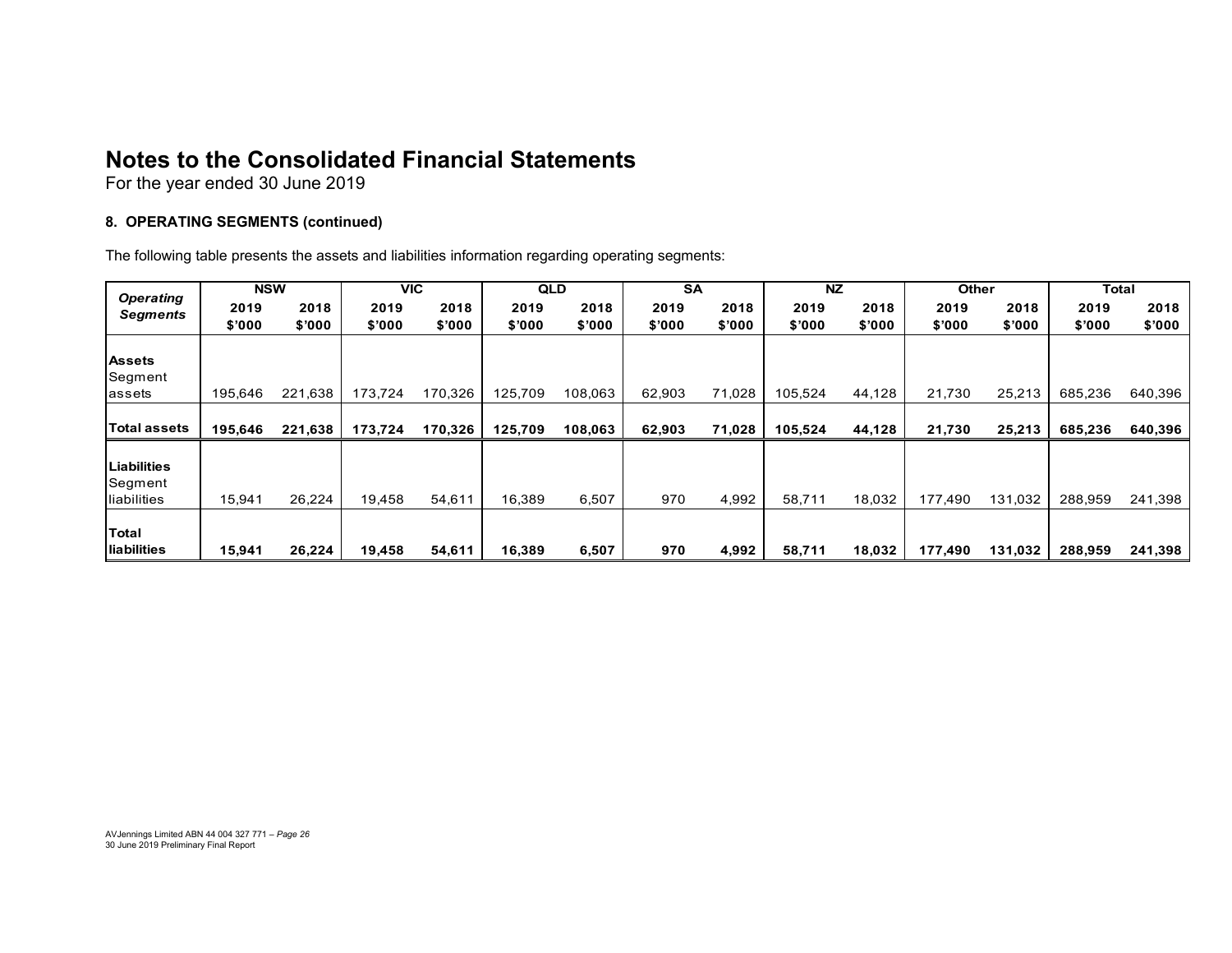For the year ended 30 June 2019

#### **9. NET TANGIBLE ASSET BACKING**

|                                                             | 2019 | 2018  |
|-------------------------------------------------------------|------|-------|
| Net Tangible Asset backing (NTA) - cents per ordinary share | 97.0 | 100.4 |

The number of ordinary shares used in the computation of NTA as at 30 June 2019 was 405,468,109 (30 June 2018: 394,431,273). Refer to note 7 for details.

#### **10. INTEREST IN JOINT OPERATIONS**

The Group's interest in the profits and losses of Joint Operations is included in the *Consolidated Statement of Comprehensive Income* under the following classifications:

|                                 | 2019     | 2018   |
|---------------------------------|----------|--------|
|                                 | \$'000   | \$'000 |
| Revenues                        | 34,797   | 898    |
| Cost of sales                   | (25,856) | 672)   |
| Other expenses                  | (2, 141) | 786)   |
| Profit/(loss) before income tax | 6,800    | 560)   |
| Income tax                      | (2,040)  | 168    |
| Profit/(loss) after income tax  | 4,760    | 392)   |

On 17 April 2019, the Group contracted to purchase the 50% share held by the joint operation partner in the Cusack Lane Development Joint Venture. The transaction settled on 27 June 2019 and was accounted for as an asset acquisition.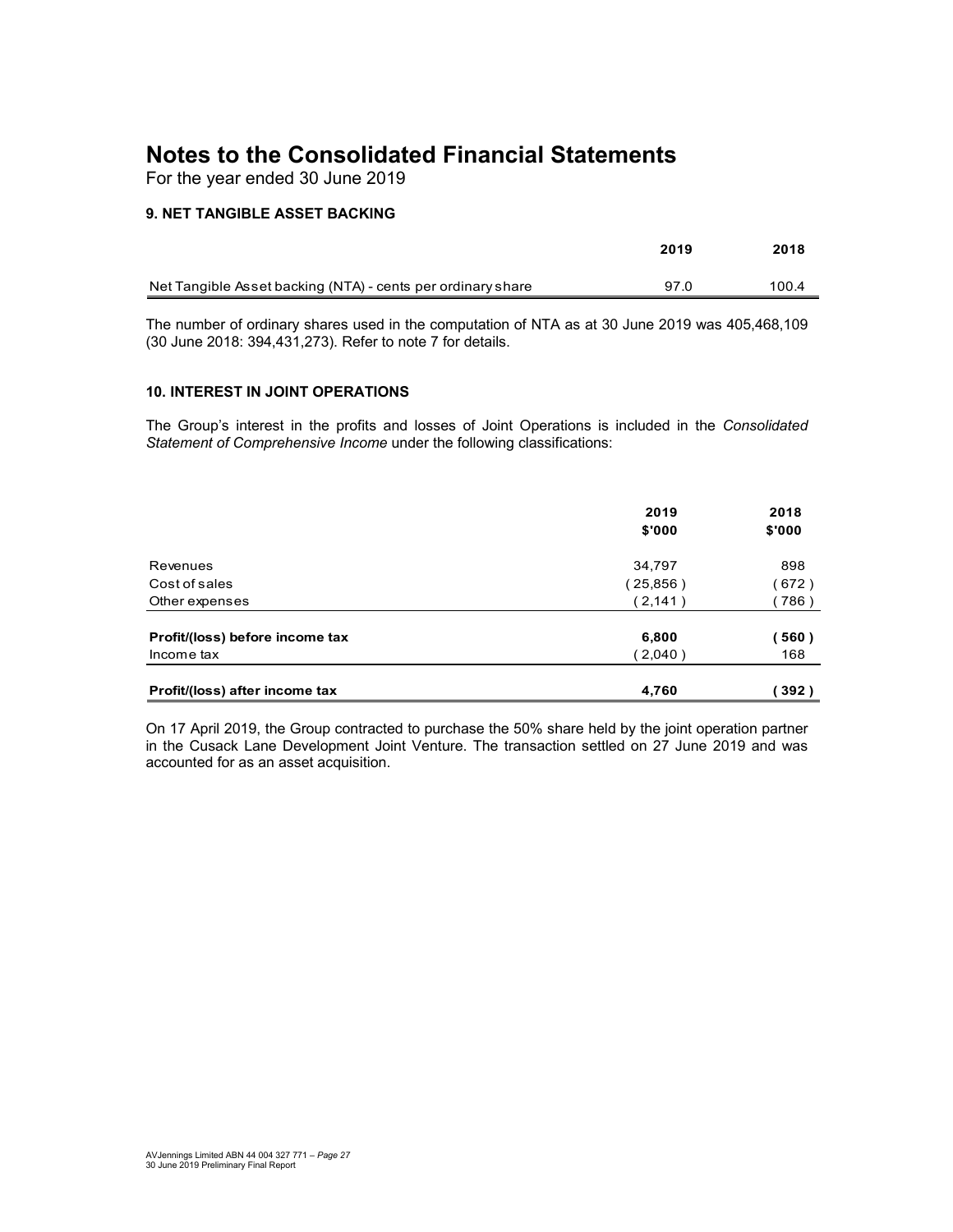For the year ended 30 June 2019

#### **11. INVESTMENTS ACCOUNTED FOR USING THE EQUITY METHOD**

The interests in a joint venture entity are accounted for using the equity method of accounting and are carried at cost. Under the equity method, the Group's share of the results of the joint venture entity are recognised in the *Consolidated Statement of Comprehensive Income*, and the share of movements in reserves is recognised in the *Consolidated Statement of Financial Position*. The information is set out below:

| <b>Equity accounted Joint Ventures</b> |                          | Interest held | Share of net (loss)/profit |        |  |
|----------------------------------------|--------------------------|---------------|----------------------------|--------|--|
|                                        | 30 June                  | 30 June       | 2019                       | 2018   |  |
|                                        | 2019                     | 2018          | \$'000                     | \$'000 |  |
| Epping JV                              | $\overline{\phantom{0}}$ | 10.0%         |                            | (3)    |  |
| Woodville JV                           | -                        | 50.0%         | (20)                       | (1)    |  |
| Pindan Capital Group Dwelling Trust    | 33.3%                    | 33.3%         | (254)                      | 230    |  |
| (Loss)/profit after income tax         |                          |               | (274)                      | 226    |  |

#### **12. INVESTMENT PROPERTY**

The Group has recognised an investment property at Waterline Victoria in the period. This relates to a retail space asset, previously classified in inventory, which is now being held for long term yield and capital appreciation.

The Group accounts for its investment property at fair value and revaluations are recognised through profit and loss. The fair value at reporting date has been determined by the directors with reference to the most recent external valuation performed by Knight Frank as at 21 November 2018.

The Capitalisation Approach and Direct Comparison Approach methods have been adopted in determining the fair value.

|                                        | 2019                     | 2018   |
|----------------------------------------|--------------------------|--------|
|                                        | \$'000                   | \$'000 |
| Opening balance at 1 July              | $\overline{\phantom{0}}$ |        |
| Transfer from inventory                | 970                      |        |
| Net gain from fair value remeasurement | 800                      |        |
| Closing balance at 30 June             | 1.770                    |        |